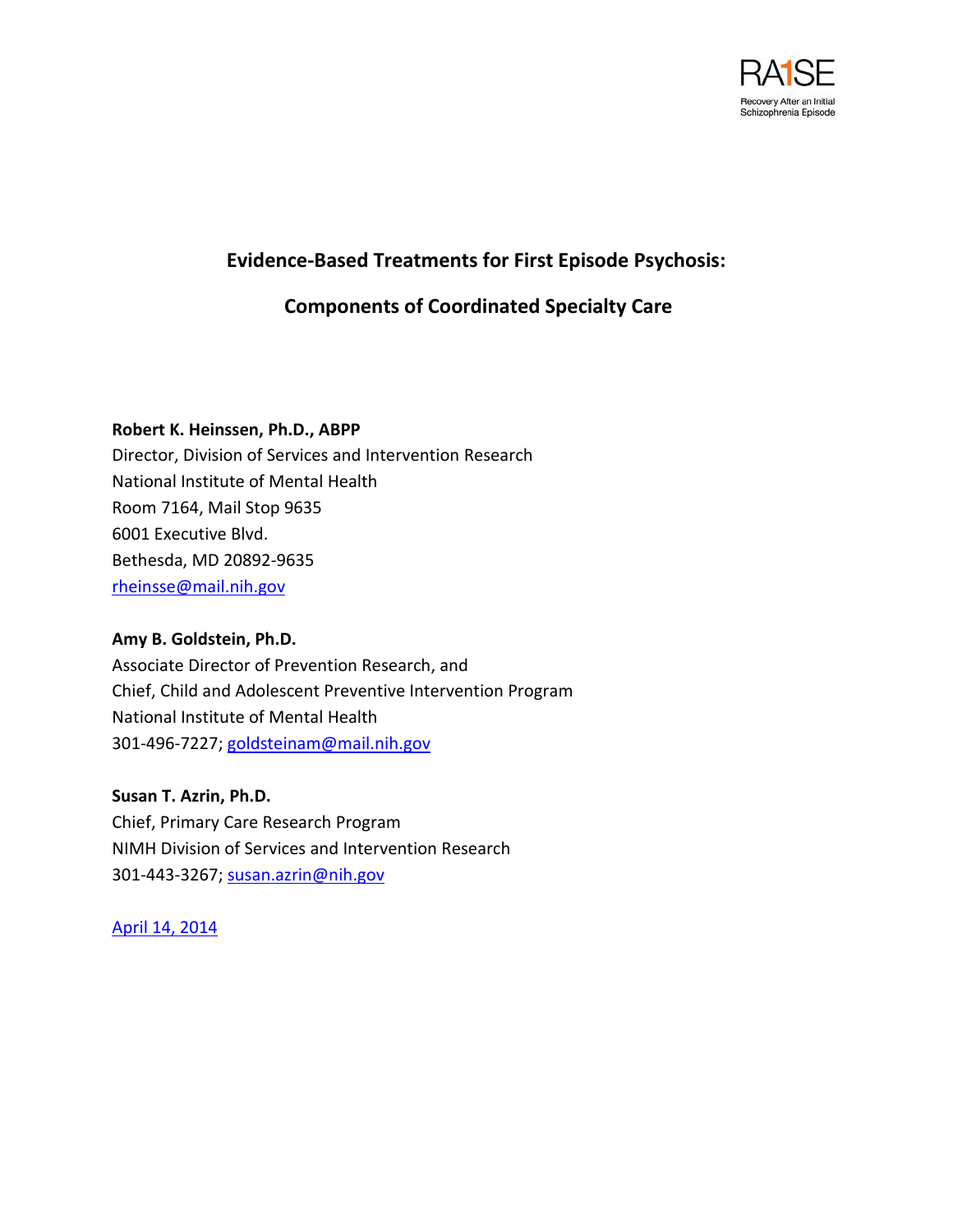

# **1. Background**

On January 17, 2014, President Barack Obama signed into law H.R. 3547, the "Consolidated Appropriations Act, 2014." Recognizing that the majority of individuals with serious mental illness, such as schizophrenia, bipolar disorder, and major depression, experience the first signs of illness during adolescence or early adulthood, and that there are often long delays between symptom onset and the receipt of evidence-based interventions, the legislation provides funds to the Substance Abuse and Mental Health Services Administration (SAMHSA) to support the development of early psychosis treatment programs across the United States. A 5% set-aside (approximately \$25M) has been allocated to SAMHSA's Mental Health Block Grant program to support the work. [Senate Report 113-71,](http://www.gpo.gov/fdsys/pkg/CRPT-113srpt71/pdf/CRPT-113srpt71.pdf) which accompanies the legislation, notes that multicomponent first episode psychosis (FEP) treatment programs already implemented in Australia, Canada, and the United Kingdom represent viable treatment models for improving symptoms, reducing relapse episodes, and preventing deterioration and disability among individuals suffering from psychotic illness. In order to ensure that programs with a demonstrated evidence base are established in the United States, the National Institute of Mental Health (NIMH) has been directed to assist SAMHSA in developing input for states regarding promising FEP treatment models. In response to that directive, this document provides an overview of the evidence-based components of coordinated specialty care programs for the treatment of FEP.

# **2. First Episode Psychosis**

Approximately 100,000 adolescents and young adults in the United States experience FEP each year (calculated from McGrath, Saha, Chant, et al., 2008). With a peak onset occurring between 15-25 years of age, psychotic disorders such as schizophrenia can derail a young person's social, academic, and vocational development and initiate a trajectory of accumulating disability. Youth who are experiencing FEP are often frightened and confused, and struggle to understand what is happening to them. They also present unique challenges to family members and clinical providers, including irrational behavior, aggression against self or others, difficulties communicating and relating, and conflicts with authority figures. Impaired awareness of illness may be an additional complicating factor. Despite these complexities, early intervention with evidence-based therapies offers real hope for clinical and functional recovery. Both meta-analytic and narrative reviews of randomized and quasi-experimental treatment studies conclude that early intervention services for psychosis can improve symptoms and restore adaptive functioning in a manner superior to standard care (Bird et al., 2010; Penn et al., 2005).

## **3. Evidence Supporting Early Intervention**

An abundance of data accumulated over the past two decades supports the value of early intervention following the first episode of psychosis. Clinical research conducted world-wide supports a variety of interventions for ameliorating psychotic symptoms and promoting functional recovery in FEP, including low doses of atypical antipsychotic medications (Robinson et al., 2005; Sanger et al., 1999); cognitive and behavioral psychotherapy (Jackson et al., 2005; Lecomte et al., 2009; Lewis et al., 2005; Wang et al., 2003); family education and support (Goldstein et al., 1978; Leavey et al., 2004; Zhang et al., 1994); and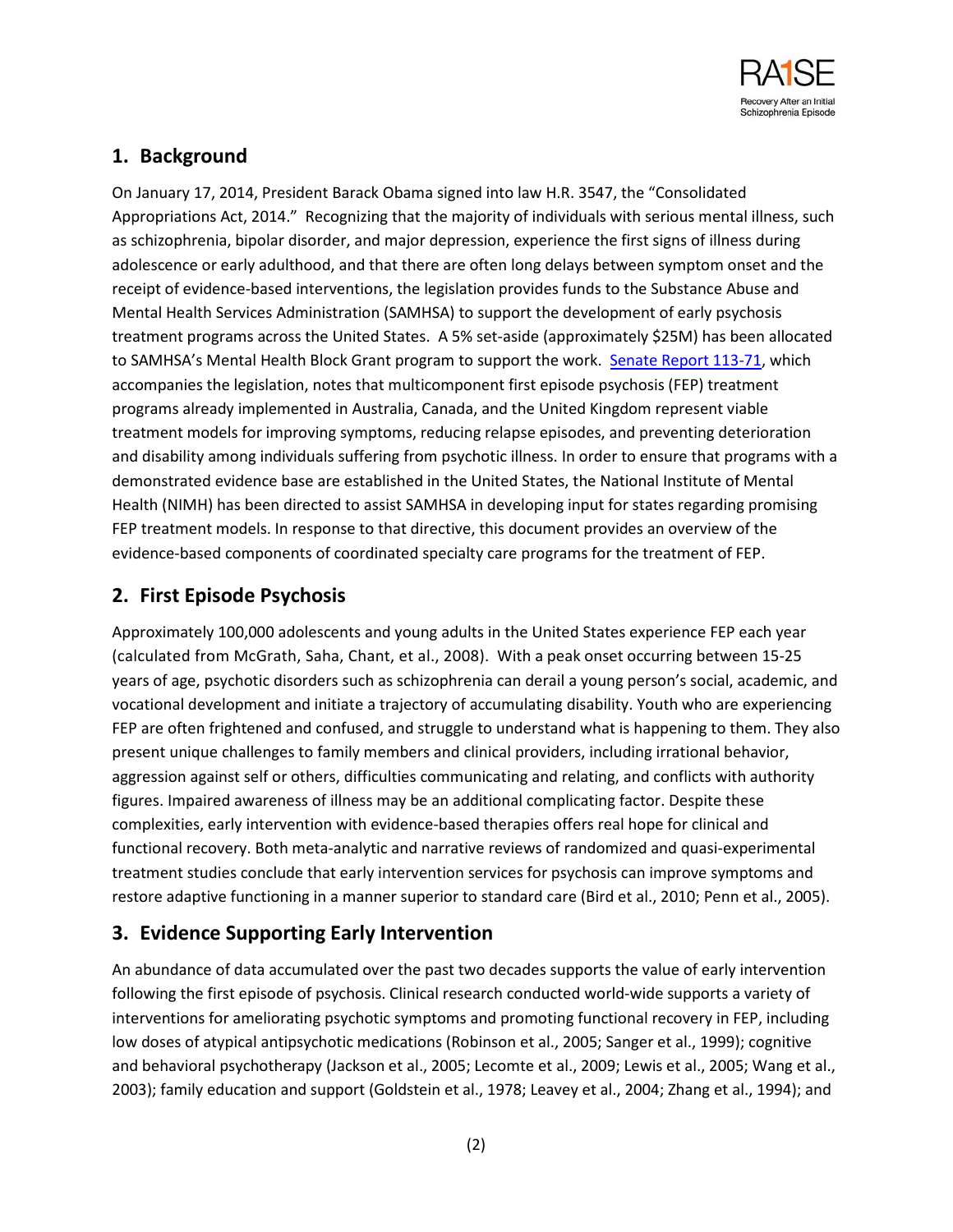

educational and vocational rehabilitation (Killackey et al., 2008; Nuechterlein et al., 2008; Nuechterlein et al., 2013). These evidence-based components often come together in specialized early intervention programs that emphasize prompt detection of psychosis, acute care during or following periods of crisis, and recovery-oriented services offered over a 2-3 year period following psychosis onset. Recent studies emphasize continuity of specialized care for up to five years post-psychosis onset in order to consolidate gains achieved through initial treatment (Norman et al., 2011). Randomized controlled trials (Craig et al, 2004; Petersen et al., 2005), historical control investigations (Fowler et al., 2009; McGorry et al., 1996; Mihalopoulos et al., 2009), and naturalistic effectiveness studies (Uzenoff et al., 2012) indicate that coordinated specialized services offered during or shortly after FEP are effective for improving clinical and functional outcomes among youth and young adults at risk for serious mental illness.

In 2009, NIMH launched the *[Recovery After an Initial Schizophrenia Episode \(RAISE\)](http://www.nimh.nih.gov/health/topics/schizophrenia/raise/index.shtml)* research initiative to explore methods for establishing coordinated specialty care programs for FEP in the United States. Two research investigations—the RAISE [Early Treatment Program](https://raiseetp.org/) and the RAISE [Connection Program](http://www.connectionprogram.org/)—were funded to develop, test, and implement coordinated specialty care programs in non-academic treatment settings. Initial results from the RAISE projects suggest that mental health providers across multiple disciplines can learn the principles of coordinated specialty care for FEP, and apply these skills to engage and treat persons in the early stages of psychotic illness. These early findings, combined with the already reviewed evidence supporting early intervention in psychosis, are so compelling that the question to ask is not whether early intervention works for FEP, but how specialty care programs can be implemented in community settings throughout the United States.

## **4. Coordinated Specialty Care**

Coordinated Specialty Care (CSC) is a team-based, multi-element approach to treating FEP that has been broadly implemented in Australia, the United Kingdom, Scandinavia, and Canada. Component interventions include assertive case management, individual or group psychotherapy, supported employment and education services, family education and support, and low doses of select antipsychotic agents. In clinical trials, CSC has been restricted to persons with non-organic, non-affective psychotic disorders who have been ill for five years or less; empirical evidence regarding the effectiveness of CSC is greatest for persons who meet these criteria. CSC is intended primarily for youth, adolescents, and young adults ages 15-25, although some programs extend eligibility to age 30. Early intervention programs are designed to bridge existing services for these groups and eliminate gaps between child, adolescent, and adult mental health programs.

At its core, CSC is a collaborative, recovery-oriented approach involving clients, treatment team members, and when appropriate, relatives, as active participants. CSC emphasizes shared decision making as a means for addressing the unique needs, preferences, and recovery goals of individuals with FEP. Collaborative treatment planning in CSC is a respectful and effective means for establishing a positive therapeutic alliance and maintaining engagement with clients and their family members over time. CSC services are also highly coordinated with primary medical care, with a focus on optimizing a client's overall mental and physical health.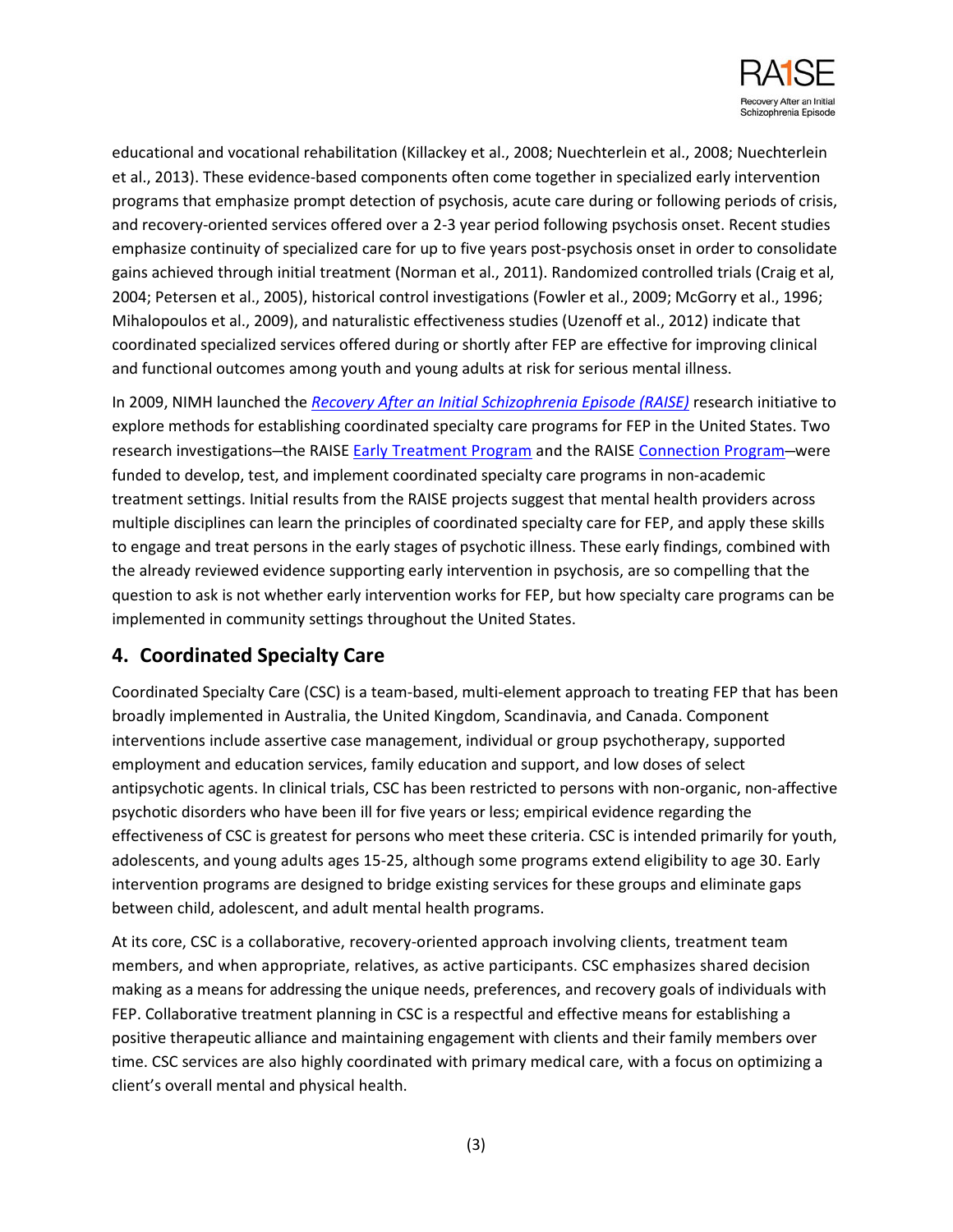

## **4.1 Team-Based Approach**

In some regards, the CSC framework for FEP resembles the widely disseminated Assertive Community Treatment (ACT) model of community-based psychiatric care. Shared aspects include reliance on multidisciplinary treatment teams, a small client to staff ratio, and a menu of services directed at supporting adaptive functioning in the community (e.g., case management, psychiatric treatment, housing and vocational assistance, substance abuse services, family education and support, and 24/7 accessibility). There are important differences between ACT and CSC models, however, including the clients served and the goals of treatment. In contrast to ACT, CSC teams serve a younger population without established disability, have the capacity for out-of-office visits but do not require them as the modal practice, and set expectations for a time-limited treatment experience of 2-3 years. If treatment is required beyond 3 years, most clients can step down to a lower level of specialized care, with eventual transition to regular services at the mental health center.

CSC is typically delivered by 4-6 clinicians who are trained in the principles of phase-specific care for FEP and maintain a shared caseload of 30-35 clients; providers' individual caseloads vary depending on how the CSC program is organized, as explained in Section 5, *Configuring and Staffing CSC Programs*. Allied health professionals—i.e., psychologists, social workers, mental health counselors, and rehabilitation counselors— generally provide case management, individual and family therapy, and supportive employment and education services; psychiatrists and nurse practitioners are primarily responsible for pharmacotherapy and coordination with primary healthcare. Weekly team meetings and frequent communication among team members bolsters fidelity to the early intervention model, focuses treatment on each client's recovery goals and needs, and builds interdisciplinary team morale that sustains high-quality service provision over time.

A developing program should consider including individuals with lived experience of psychosis as team members, particularly peers who can help ensure the "youth friendliness" of the CSC program (Stavely et al., 2013). Recent studies illustrate that persons with lived experience can effectively deliver CSC interventions such as supported employment services, and add unique value to recovery-oriented programs (Kern et al., 2013). Any of the key functions described below can be filled by persons with lived experience, provided that the individual meets credentialing and/or licensing requirements associated with the CSC role and has successfully completed training in all aspects of phase-specific care for FEP.

Although an individual with FEP may work with multiple members of the CSC team, one provider is always identified as the client's principal care manager. This person is responsible for coordinating all aspects of the client's care, and serves as the client's link to the rest of the treatment team, as well as outside social service agencies and emergency treatment facilities.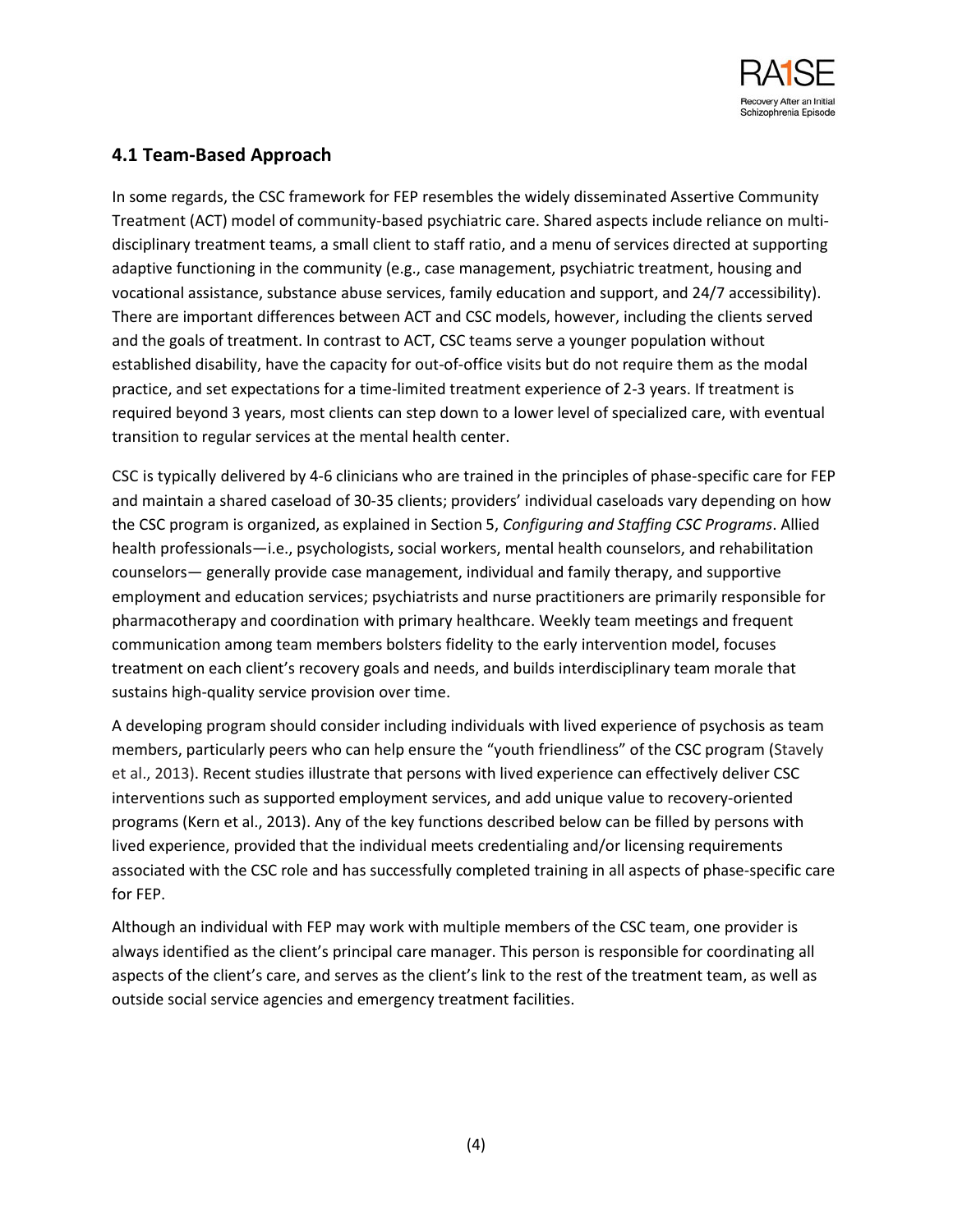

#### **4.2 Key Roles on CSC Teams**

Successful implementation of CSC depends more on assuring adequate coverage of key roles rather than achieving 1:1 correspondence between the number of providers and CSC service components. Table 1 summarizes critical roles and clinical services provided in CSC programs. Essential functions include (1) overall team leadership and management and (2) competent delivery of core clinical services, including case management, psychotherapy, supported employment and education, family education and support, and pharmacotherapy/primary care coordination. The number of providers necessary to fill key roles may vary from site to site depending on the size of the FEP cohort served, the number of providers available, and the level of effort each provider devotes to the CSC program. In programs with smaller caseloads, key roles may be combined so long as the provider has achieved competency in each assigned CSC function. For example, the Team Leader may deliver clinical interventions such as primary care management or family education and support while also providing overall administrative and supervisory oversight to the team. Alternately, the roles of individual psychotherapist and care manager might be combined. The only exception to this practice is the supported employment/education role, which involves highly specialized skills and the majority of work time spent in the community assisting job seekers with locating employment. Section 5, *Configuring and Staffing CSC Programs,* provides several examples of staffing models and role configurations implemented in the RAISE Early Treatment and Connection Programs.

| <b>CSC Role</b>        | <b>Description</b>                                                                                                                                                                                                                                                                                                                                                                                                                                                                                                                                                                   | <b>Rationale</b>                                                                                                                                                                                                                                                                                                                                                                                                                                                                                      |
|------------------------|--------------------------------------------------------------------------------------------------------------------------------------------------------------------------------------------------------------------------------------------------------------------------------------------------------------------------------------------------------------------------------------------------------------------------------------------------------------------------------------------------------------------------------------------------------------------------------------|-------------------------------------------------------------------------------------------------------------------------------------------------------------------------------------------------------------------------------------------------------------------------------------------------------------------------------------------------------------------------------------------------------------------------------------------------------------------------------------------------------|
| <b>Team Leadership</b> | The CSC Team Leader is an experienced<br>clinician with a clear commitment to recovery-<br>oriented care and strong communication,<br>management, and program development skills.<br>The Leader provides ongoing consultation to<br>team members regarding the principles of early<br>psychosis intervention and coordinates key<br>services such as screening potential clients for<br>admission into the program, leading weekly<br>team meetings, overseeing treatment planning<br>and case review conferences, and cultivating<br>referral pathways to and from the CSC program. | Building and sustaining an effective mental health<br>team requires committed leadership that provides<br>clarity of purpose, a shared vision, coordination of<br>services, and frequent review of team operations<br>to maintain high quality care.<br>Strong leadership results in greater collaboration<br>and coordination within multidisciplinary teams;<br>solid teamwork translates into improved patient<br>care and superior clinical outcomes for persons with<br>first episode psychosis. |
| <b>Case Management</b> | Case management assists clients with problem<br>solving, offering solutions to address practical<br>problems, and coordinating social services<br>across multiple areas of need. Case<br>management involves frequent in-person<br>contact between the clinician and the young<br>person and their family, with sessions<br>occurring in clinic, community, and home<br>settings, as required.                                                                                                                                                                                       | Successful treatment of individuals with FEP often<br>requires a high degree of coordinated care which is<br>effectively delivered using a case management<br>model.<br>Individuals who experience FEP frequently need<br>assistance with practical problems such as obtaining<br>medical care, managing money, securing<br>transportation, navigating the criminal justice<br>system, and procuring stable housing.                                                                                  |

#### **Table 1. Key CSC Roles and Clinical Services.**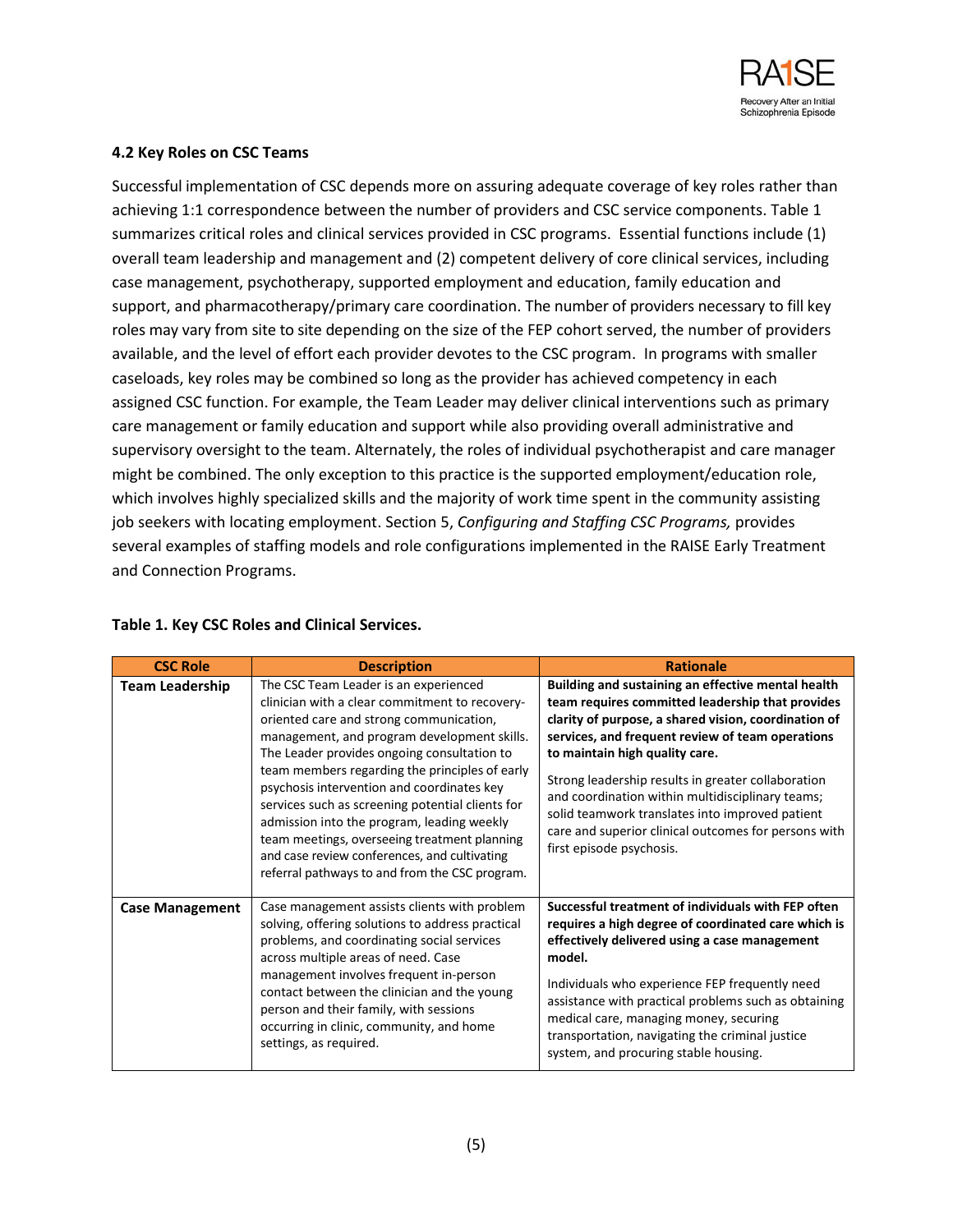

| Supported<br><b>Employment and</b><br><b>Education (SEE)</b> | SEE services facilitate the recovering person's<br>return to work or school, as well as attainment<br>of expected vocational and educational<br>milestones. SEE emphasizes rapid placement in<br>the individual's desired work or school setting<br>and provides active and sustained coaching<br>and support to ensure the individual's success.<br>The SEE Specialist strives to integrate<br>vocational and mental health services, is the<br>CSC team liaison with outside educators and<br>employers, and frequently works with the<br>client in the community to enhance school or<br>job performance.                                                                                    | For younger clients, the experience of FEP can<br>disrupt school attendance and academic<br>performance. For young adults, FEP can impede<br>attempts to obtain or maintain employment.<br>Young clients with FEP are often in school or are<br>establishing their initial work career. Resumption of<br>normal educational or vocational activity is a<br>common goal for clients and family members. SEE<br>services are highly valued by many clients, and<br>often provide a motivation for adhering to other<br>aspects of the CSC program.                                                                                                                                              |
|--------------------------------------------------------------|-------------------------------------------------------------------------------------------------------------------------------------------------------------------------------------------------------------------------------------------------------------------------------------------------------------------------------------------------------------------------------------------------------------------------------------------------------------------------------------------------------------------------------------------------------------------------------------------------------------------------------------------------------------------------------------------------|-----------------------------------------------------------------------------------------------------------------------------------------------------------------------------------------------------------------------------------------------------------------------------------------------------------------------------------------------------------------------------------------------------------------------------------------------------------------------------------------------------------------------------------------------------------------------------------------------------------------------------------------------------------------------------------------------|
| Psychotherapy                                                | Psychotherapy for FEP is based upon cognitive<br>and behavioral treatment principles and<br>emphasizes resilience training, illness and<br>wellness management, and general coping<br>skills. Treatment consists of core and<br>supplemental modules and is tailored to each<br>client's needs. Clients and psychotherapists<br>work one-on-one or in groups, meeting weekly<br>or bi-weekly, with the duration and frequency<br>of sessions personalized for each individual.                                                                                                                                                                                                                  | Psychological interventions are essential for<br>symptomatic and functional recovery, and may aide<br>in the prevention of comorbidities, such as nicotine<br>addiction and substance abuse.<br>The experience of FEP disrupts the person's sense<br>of wellness and often derails confidence and pursuit<br>of pre-illness life goals. Psychotherapy-individual or<br>group-aims to restore the person's feelings of<br>personal wellness, reinforce coping and resilience,<br>and lessen the likelihood of subsequent psychotic<br>episodes and prevent or treat co-morbidities.                                                                                                            |
| <b>Family Education</b><br>and Support                       | Family education and support teaches relatives<br>or other individuals providing support about<br>psychosis and its treatment and strengthens<br>their capacity to aide in the client's recovery.<br>To the greatest extent possible, and consistent<br>with the client's preferences, supportive<br>individuals are included in all phases of<br>treatment planning and decision making. For<br>individuals less than 18 years of age,<br>participation of a family or guardian is<br>generally required.<br>Depending on the number of clients served at<br>any given time, family therapy may be offered<br>on an individual basis, or through multi-family<br>workshops and support groups. | A first episode of psychosis can have a devastating<br>impact on the ill person's relatives and other<br>support persons, who struggle to adjust to<br>changed circumstances and new demands.<br>Education about psychosis and its treatment is<br>recommended for all families during the initial<br>phase of FEP care. Increasing relatives' under-<br>standing of psychotic symptoms, treatment options,<br>and the likelihood of recovery can lessen family<br>members' distress and feelings of helplessness. In<br>addition, an alliance between the CSC team and<br>family members often helps to maintain contact<br>with the client in the event that psychotic<br>symptoms reoccur. |
| Pharmacotherapy<br>and Primary Care<br>Coordination          | Evidence-based pharmacologic approaches<br>guide medication selection and dosing for<br>persons with FEP. Pharmacotherapy typically<br>begins with a low dose of a single antipsychotic<br>medication and involves monitoring for<br>psychopathology, side effects, and attitudes<br>towards medication at every visit. Special<br>emphasis should be given to cardiometabolic<br>risk factors such as smoking, weight gain,<br>hypertension, dyslipidemia, and pre-diabetes.<br>Prescribers maintain close contact with<br>primary care providers to assure optimal<br>medical treatment for risk factors related to<br>cardiovascular disease and diabetes.                                   | Guideline-based use of medication optimizes the<br>speed and extent of recovery, as well as<br>acceptance of pharmacologic interventions.<br>The medical care of young people during the early<br>stages of mental illness is considerably different in<br>style and content compared to approaches used in<br>older individuals with established illness.                                                                                                                                                                                                                                                                                                                                    |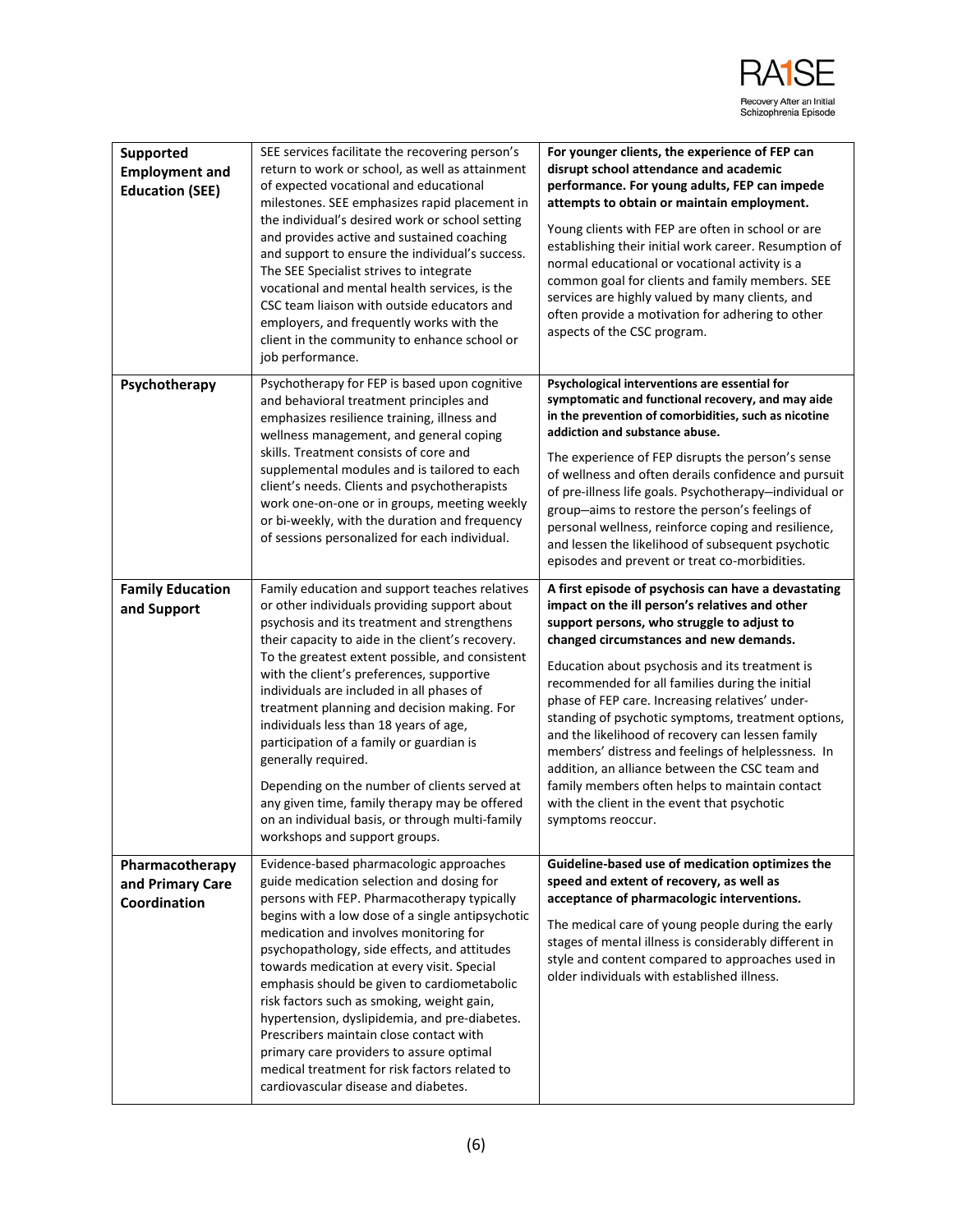

Licensed clinicians—i.e., psychologists, social workers, mental health counselors, and rehabilitation counselors—typically possess the education and training required for the CSC team leader, case manager, psychotherapist, and family therapist roles. Supported employment and education specialists should be selected on the basis of (1) an undergraduate degree in mental health, social services, or business; (2) experience working with people with serious mental illnesses; and (3) experience providing employment services within the Individual Placement and Support (IPS) model (Drake et al., 2012). Licensed physicians and nurses are required to fill CSC medical roles.

## **4.3 Core Functions of Coordinated Specialty Care**

In addition to the clinical services noted above, CSC provides six critical functions for young people experiencing a first episode of psychosis: (1) access to clinical providers with specialized training in FEP care; (2) easy entrée to the FEP specialty program through active outreach and engagement; (3) provision of services in home, community, and clinic settings, as needed; (4) acute care during or following a psychiatric crisis; (5) transition to step-down services with the CSC team or discharge to regular care after 2-3 years, depending on the client's level of symptomatic and functional recovery; and (6) assurance of program quality through continuous monitoring of treatment fidelity.

### **Specialized Training in FEP Care**

Training in evidence-based treatment for FEP occurs at two levels: (1) the overall philosophy of teambased care for FEP, and (2) specialized services that support the client's recovery. Each team member must master the overall theoretical framework of CSC treatment, including the recovery potential for FEP persons, developmental issues specific to adolescents and young adults experiencing a first episode of psychosis, the concepts of shared decision making and person-centered care, and the importance of maintaining an optimistic therapeutic perspective at all times. In addition, CSC staff members must understand common problems that cut across all service categories, such as difficulties in engaging the client and their family members, clients' vulnerability for developing substance use problems, and heightened risk of suicide during the early years of treatment.

Both the RAISE Early Treatment Program and the RAISE Connection Program have developed training materials that (1) present the rationale for early intervention in first episode psychosis; (2) introduce the principles of team-based coordinated specialty care; (3) orient providers to the key roles and clinical services provided in the CSC program; and (4) detail core competencies related to specific treatment modalities. These materials—manuals, instructional videos, educational handouts, and worksheets—are listed in Section 8, *CSC Program Development Resources,* and are available on-line.

In order to enhance fidelity to the CSC model, workforce development also involves ongoing supervision and continuing education for all staff involved in the treatment program. Supervision may occur at multiple levels, including in-person sessions with the CSC Team Leader for case managers and supported employment specialists, or consultation with FEP subject matter experts via conference calls, webinars, or distance learning programs for medical professionals, psychotherapists, and family therapists. Case review during weekly team meetings is also an effective means for reinforcing CSC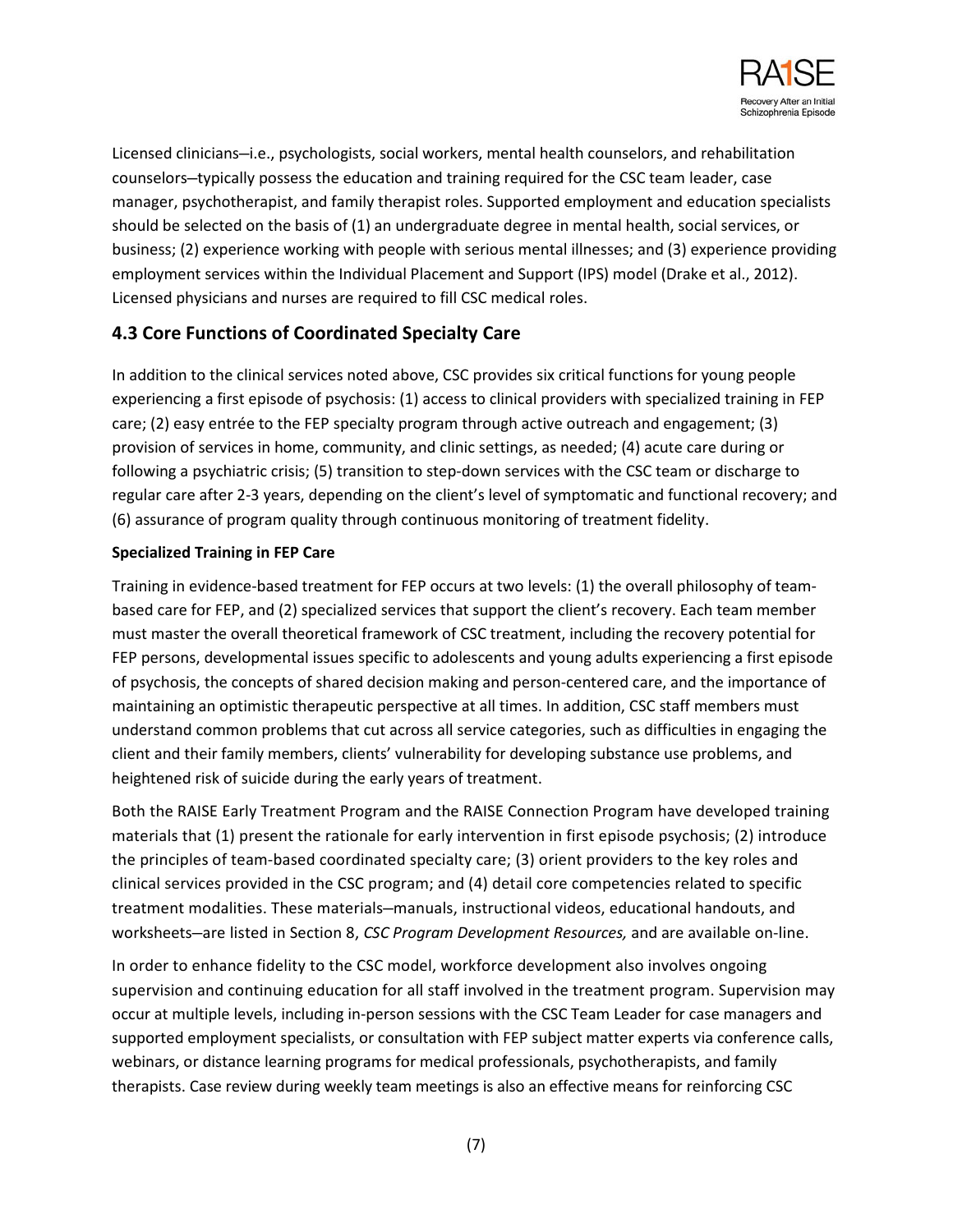

treatment principles and ensuring competent FEP clinical care. Soliciting input from current and former clients is an excellent method to ensure the "youth friendliness" of the CSC program and increase its relevance to young people recovering from FEP (Stavely et al., 2013).

### **Community Outreach**

Early intervention programs aim to reduce the duration of untreated psychosis by improving early detection of FEP in the community and facilitating rapid access to CSC services. As was the case in the two RAISE studies, a single provider must be responsible for community outreach, with a charge to remove barriers to CSC access and to speed entrée to FEP services. The outreach specialist is given dedicated time to develop referral pathways with inpatient facilities, emergency departments, crisis intervention services, and the criminal justice system, cultivating relationships with admission and discharge personnel at these agencies through frequent visits, phone calls, email communication and timely evaluation of potential FEP cases. The outreach specialist also communicates regularly with administrators of child and youth mental health programs to identify clients in those systems who might benefit from CSC treatment. Similarly, the outreach specialist monitors referrals and intakes to the parent agency, facilitating connection of likely candidates to the CSC program.

For programs newly established under the fiscal year (FY) 2014 budgetary set-aside funds, it is recommended that CSC staff emulate the strategy of engaging proximal referral sources first, as noted above, and to defer outreach to other potential referrers—e.g., schools, primary care physicians, and social services agencies—until the CSC program is firmly established.

#### **Client and Family Engagement**

Persons experiencing FEP, and their family members, are often difficult to engage in treatment, requiring a thoughtful approach to presenting the CSC program from the moment of initial contact. Assertive outreach, efficient enrollment, and hopeful messages are critical at the time of intake. Descriptive materials should be free of stigmatizing and clinical language, and emphasize the program's focus on helping individuals address and accomplish their own goals. Examples of descriptive brochures and flyers developed in the RAISE Connection Program for prospective clients and their family members can be found in Section 8, *CSC Program Development Resources*.

First contacts with clients and family members should be supportive and reassuring, with emphasis placed on learning about how the individual experiences symptoms, how such experiences impact their daily lives, and how changes related to FEP have affected family members or other significant others. The CSC team uses this information as a starting point for describing the CSC program, emphasizing specific services that may be most helpful to the individual and family members. Initial ambivalence is common among clients and relatives, so effective engagement requires ongoing education and support and a willingness on the part of providers to negotiate changes in treatment goals and strategies. Engagement is also facilitated by establishing a "youth friendly" atmosphere in the clinic setting and instilling such a mindset among providers. Such efforts will require locating the CSC program in a space distinct from the larger clinic, ideally with a separate entrance and waiting room. Receptionists and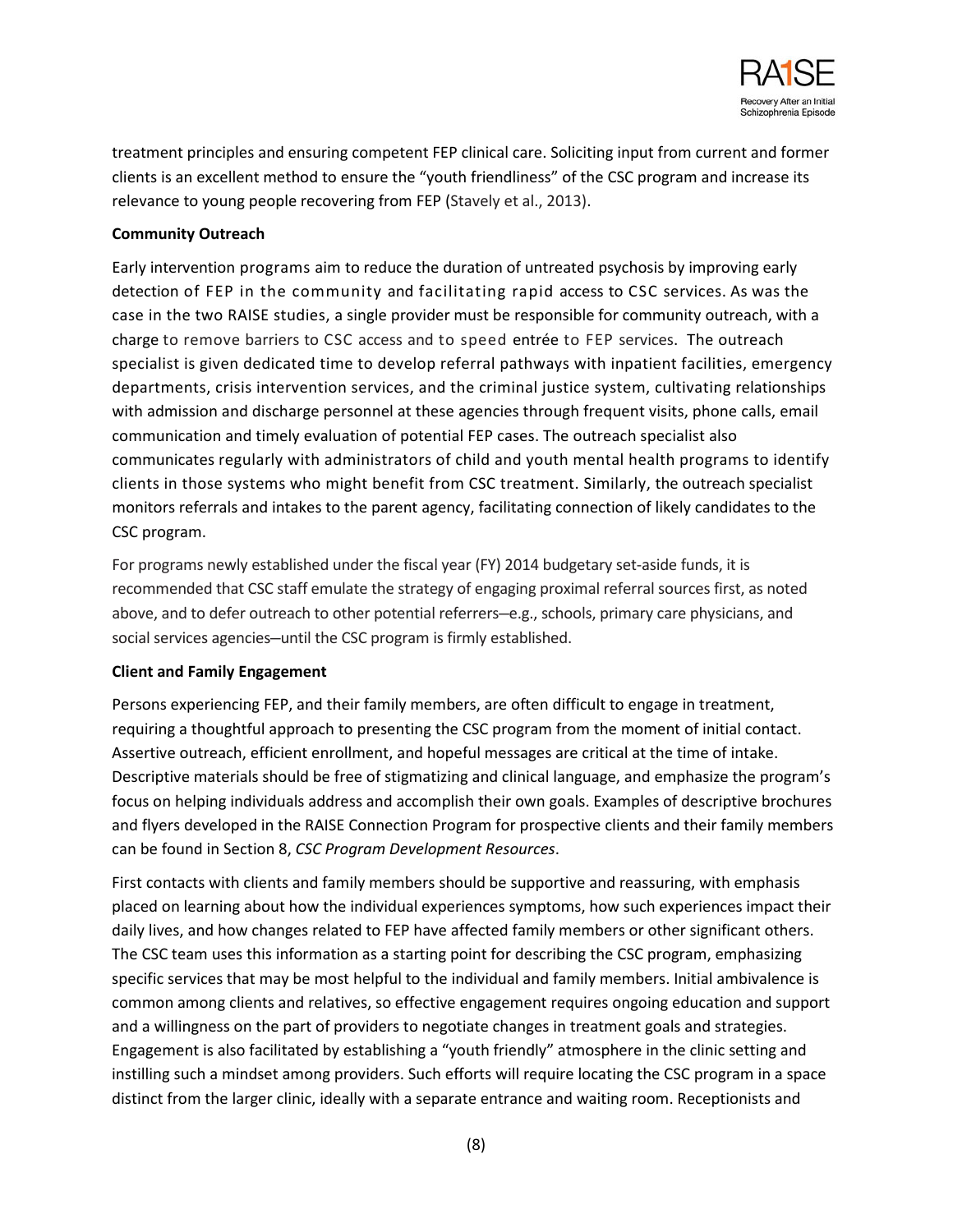

office personnel—who may be accustomed to serving adults with long-standing psychotic disorders may require additional training on the recovery model and needs of transition age youth with FEP.

The CSC care manager should contact the referred individual as soon as possible, ideally within 24 hours, to describe the CSC service and screen for program eligibility. Offering appointments on evenings and/or weekends is essential to meet the needs of youth and family members with school or work commitments, and allows for more rapid evaluation. If referred individuals are in the hospital, 'in reach' to the inpatient unit is optimal. The CSC care manager should gather information relevant to establishing eligibility including age, time since onset of psychosis, previous treatment, response to treatment, degree of established disability, and history of medical problems, substance use, and affective symptoms. Consistent with the overall program orientation, the process of gathering information should be supportive, person-centered, and youth friendly. Individuals meeting eligibility criteria should be offered an admission interview with the CSC team quickly, ideally within seven days of the screening interview.

Individuals ineligible for the CSC program (e.g., who do not meet FEP diagnostic criteria, or who have been ill for more than 5 years) should be referred to other mental health services. For those admitted to CSC, collaborative treatment planning (Heinssen et al., 1995) and shared decision-making (Deegan and Drake, 2006) regarding medical, psychological, and rehabilitative interventions will serve to build mutual respect between clients with FEP and providers, and enhance ongoing cooperation. Personalized, recovery-oriented goals that focus on normal developmental milestones (e.g., returning to school or work, re-engaging with peers) are most likely to sustain motivation for treatment beyond the initial phase of care.

#### **Mobile Outreach and Crisis Intervention Services**

Mobile outreach is provided to young people who have difficulty engaging with clinic-based services, or those who have complex needs requiring intensive support, such as legal issues, homelessness, or obtaining medical care for comorbid physical conditions. The CSC team employs a multi-disciplinary approach to mobile case management, with supportive interventions occurring in clinic, community, and home settings as required. For example, case managers may escort clients to appointments in the community, and facilitate engagement with needed social services. Likewise, supported employment and education specialists provide active coaching and support school and work settings. Similarly, family clinicians may offer support in the FEP client's home, including practical assistance to clients and relatives during periods of turmoil or instability.

The RAISE Connection Program found that 24-hour telephone coverage was sufficient for managing most crisis situations and, in many instances, averted the need for acute services such as emergency department visits or inpatient hospitalization. In instances where an emergency could not be managed remotely, the on-call person facilitated rapid and effective use of crisis services available outside the CSC program. In the event of hospitalization, the on-call person alerted the client's primary care manager, who contacted the inpatient team to coordinate discharge planning and transfer back to the CSC program for follow-up care.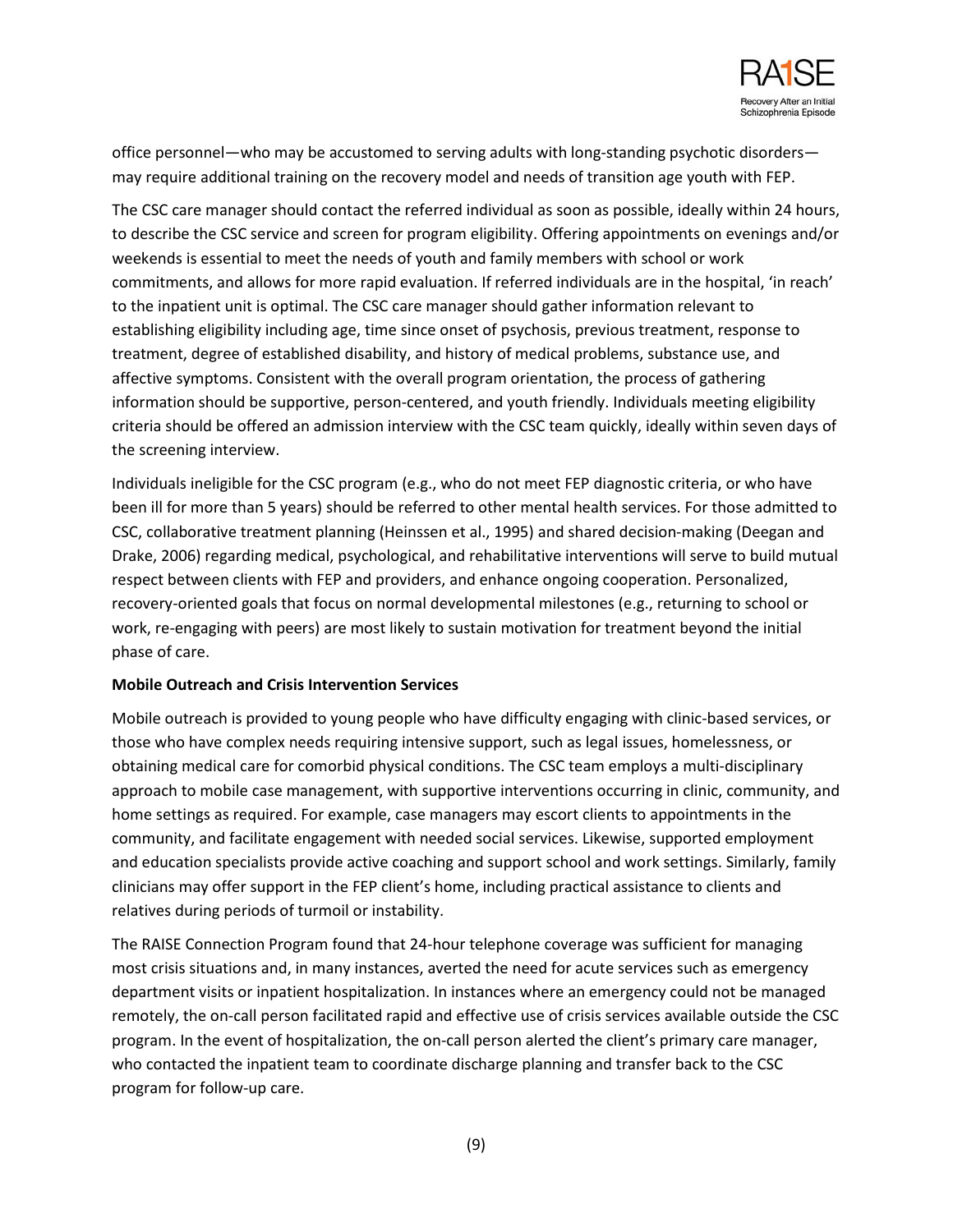

### **Transition of Care**

CSC treatment programs in the RAISE initiative did not mandate a specific intensity or duration of services, but developed treatment plans based on the individual client's specific needs, goals, and pace of recovery. CSC programs developed abroad often offer services for no more than 24 months, but evidence suggests that abrupt transfer to usual care after two years compromises the immediate benefits of early intervention (Bertelsen et al., 2008; Gafoor et al., 2010). These data have been cited as evidence that the short-term benefits of early psychosis intervention do not automatically translate into longer term gains (Bosanac et al., 2010), and argue for continuity of care for up to five years after psychosis begins. A recent Canadian study supports the notion of continuity of care, with reported maintenance of early treatment gains at five-year follow-up for clients who transitioned to a lower intensity of specialized intervention after two years (Norman et al., 2011). This step down in care involved ongoing connection with one member of the CSC team (e.g., case manager or psychiatrist) for an additional 1-3 years, with eventual transition to regular services at the mental health center.

Determining when a client is ready for transition to a less intensive level of care should be a collaborative process involving the client, their relatives and important others, and members of the CSC team. Together, there should be an assessment of the client's progress in achieving treatment goals in key domains (e.g., school and work functioning, quality of peer and family relationships, relief from symptoms, abstinence from substances, effective management of health issues) and identification of areas that require additional work. An important consideration in planning the transition from CSC is the client's personal vision of stability, success in community functioning, and personal autonomy. Focusing on these issues enable the CSC team to work effectively with the client to achieve an optimal balance between professionally delivered treatment, therapeutic activities and supports available in the community, and self-directed recovery goals. Transition planning guides and worksheets can be found in the supplemental resource list found in Section 8, *CSC Program Development Resources.*

#### **Assuring Fidelity to the Early Intervention Treatment Model**

Fidelity and outcome measures allow program planners and administrators to answer key questions around CSC program implementation such as:

- 1. Are CSC team members implementing interventions as intended?
- 2. Are providers delivering what was promised in the service contract?
- 3. Have CSC services achieved desired clinical and functional outcomes for clients with FEP?

Fidelity monitoring also addresses the needs of clients and family members who seek assurance that services offered are of satisfactory quality, and will lead to desired school, work, social, and health outcomes.

Efficiency calls for a very practical approach to fidelity monitoring, with measures drawn from information readily available from routine clinical operations. The best fidelity measures are those that are acceptable proxies for key components of CSC. For example, a core expectation of FEP specialty care is that antipsychotic medications are a central part of treatment for almost everyone, with careful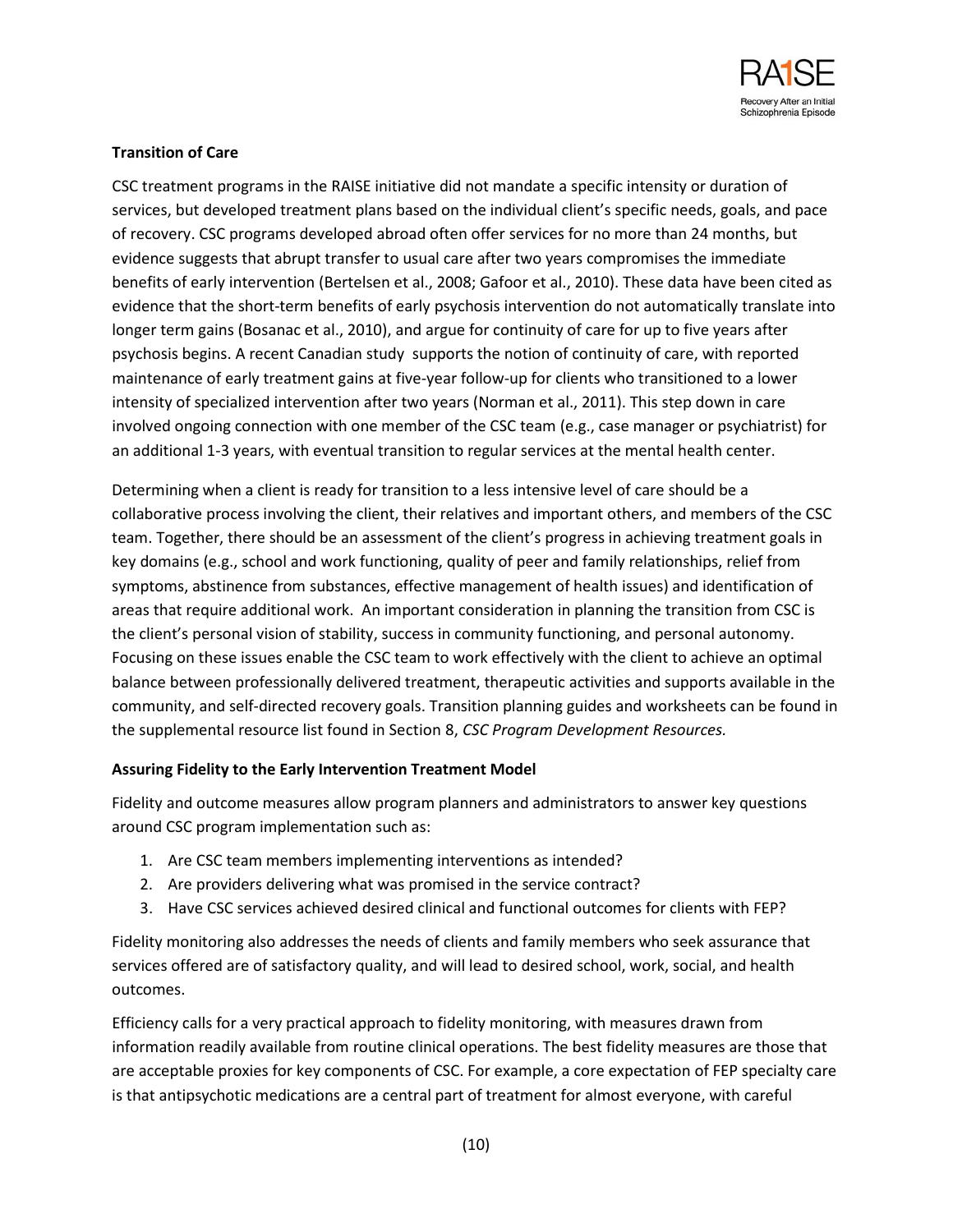

monitoring for effectiveness, side effects, and metabolic changes over time. Medication records and associated laboratory orders provide information necessary to assess the quality of psychopharmacology interventions, including medication type and dose, and whether metabolic parameters were assessed. The fidelity of a CSC clinic to pharmacotherapy guidelines (e.g., Buchanan et al., 2010) can be assessed by computing the proportion of clients (1) who were prescribed a recommended antipsychotic medication; (2) who had at least one trial of a recommended medication, within the recommended dosage range, for at least four continuous weeks; and (3) who received the recommended metabolic monitoring. The RAISE Early Treatment Program has developed a decision support system for prescribers which can enhance the implementation of evidence-based pharmacotherapy, while also providing a seamless framework to monitor quality and fidelity of medical interventions. Information about this medication decision support system can be found in Section 8, *CSC Program Development Resources*.

Many clinics or hospitals with CSC teams will document service contacts and clinical data via an electronic health record (EHR), allowing fidelity and outcome information to be obtained from electronic claims data or other automated reports. In the absence of an EHR, routine service logs may be used to inform many fidelity measures so long as they note the client and staff member involved, whether family members were present, and the location of the service (i.e., office versus community). When abstraction from electronic claims data is not an option, implementing a chart abstraction system is a feasible approach. Finally, the Supported Employment Fidelity Scale, part of SAMHSA's Supported Employment toolkit (SAMHSA, 2009), provides a means for measuring the quality and impact of supported employment services. Illustration of how key CSC components—i.e., team structure and functioning, psychopharmacology, individual psychotherapy, family intervention, supported employment/education—were operationalized in the RAISE Connection Program, with benchmarks that indicate fidelity to the CSC intervention model can be found in Section 8, *CSC Program Development Resources.*

## **5. Configuring and Staffing CSC Programs**

In collaboration with the New York State Office of Mental Health, RAISE researchers have developed a publicly available decision support tool to determine the number of CSC teams needed to provide services in a given region, as well as the approximate cost of providing services (Humensky et al., 2013). The tool accounts for several variables, such as estimated incidence of FEP for a given catchment area, the percentage of eligible individuals who will actually enroll in the program, and the average duration of time an individual with FEP will receive services. The tool can help states select the CSC program configurations that best match local circumstances.

CSC team members should be selected on the basis of credentials, clinical experience, affinity for recovery oriented care, and respect for clients' independence and self-determination. Seasoned clinicians are the preferred candidates for CSC roles, with emphasis on those clinicians who embrace the challenges of working with adolescents and young adults experiencing psychosis, are flexible regarding intervention approaches to engage clients and family members, and can tolerate uncertainty regarding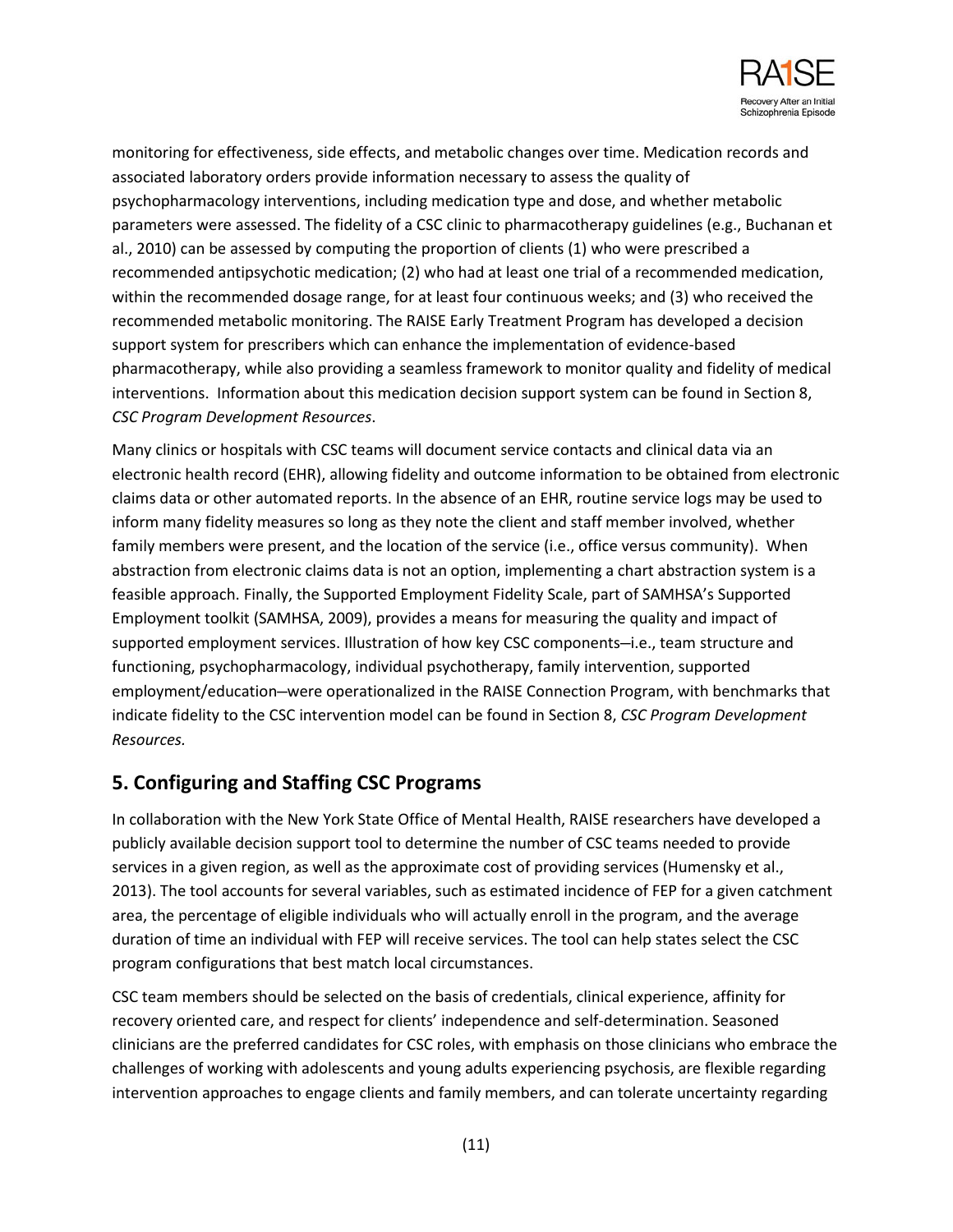

clients' preferred recovery strategies. Peers and those with lived experience have also been shown to be important resources for these programs given their ability to engage and support young people struggling with a psychotic disorder (Stavely et al., 2013).

In staffing the programs, agency administrators may select the majority of CSC team members from existing personnel and fill gaps in expertise by hiring professionals with needed skills. Alternatively, a clinic may opt to hire additional staff for this new service. Personnel selected would then be formed into integrated teams to serve the FEP population through (1) extended training in the principles of teambased, stage-specific care for early psychosis and (2) protected time for fulfilling the key CSC roles and core functions described in Sections 4.2 and 4.3 of this document.

The case studies that follow illustrate variations in how the CSC model has been implemented in the two NIMH RAISE investigations. In each instance the CSC team was embedded within the parent health care organization to capitalize on synergies with existing clinical programs and administrative resources. While CSC team members' primary clinical responsibilities were for FEP clients, certain clinicians may have fulfilled other roles within the agency, and provided services to both FEP and non-FEP clients. This arrangement provided the parent agency with maximum flexibility for allocating clinical resources to multiple areas of need. The examples below reflect acceptable models for how new programs might implement the CSC model.

## **5.1 RAISE Connection Program**

The RAISE Connection Program created CSC programs in New York City, New York and Baltimore, Maryland; each team consisted of four staff members (2.7 full-time equivalent [FTE] employees) for a target caseload of 25 clients. A licensed clinician served as full-time team leader. The team leader provided administrative oversight of the program and supervised other team members to assure fidelity to the CSC model. The team leader also served as the primary care manager for most clients. A full-time supported employment/education specialist provided services based on the IPS model. A half-time recovery coach provided individual and group cognitive and behavioral psychotherapy interventions for clients with FEP and psychoeducation sessions for clients' family members. Finally, the total FTE for the program psychiatrist was 0.2. It was helpful if the psychiatrist was otherwise employed in the agency so that he/she would be available in the case of a crisis. Of note, the team members were not responsible for conducting evaluations for program eligibility; this was done by a separate outreach and enrollment specialist who worked with the team.

In June 2013 the New York State Office of Mental Health announced *[OnTrackNY](http://www.omh.ny.gov/omhweb/press/ontrackny.html)*, an initiative designed to implement CSC programs in the downstate region. For this project, the RAISE Connection program model was modified to increase flexibility and to allow for staff time to do CSC outreach and evaluations for eligibility. In the *OnTrackNY* approach, CSC teams serve between 30 and 35 clients and require two FTE licensed staff members who cover four roles: team leader; recovery coach; primary care manager; and outreach and recruitment coordinator. The team leader must be full-time. The other clinician FTE can be a full-time staff member or divided among two part-time staff. Additional staff members include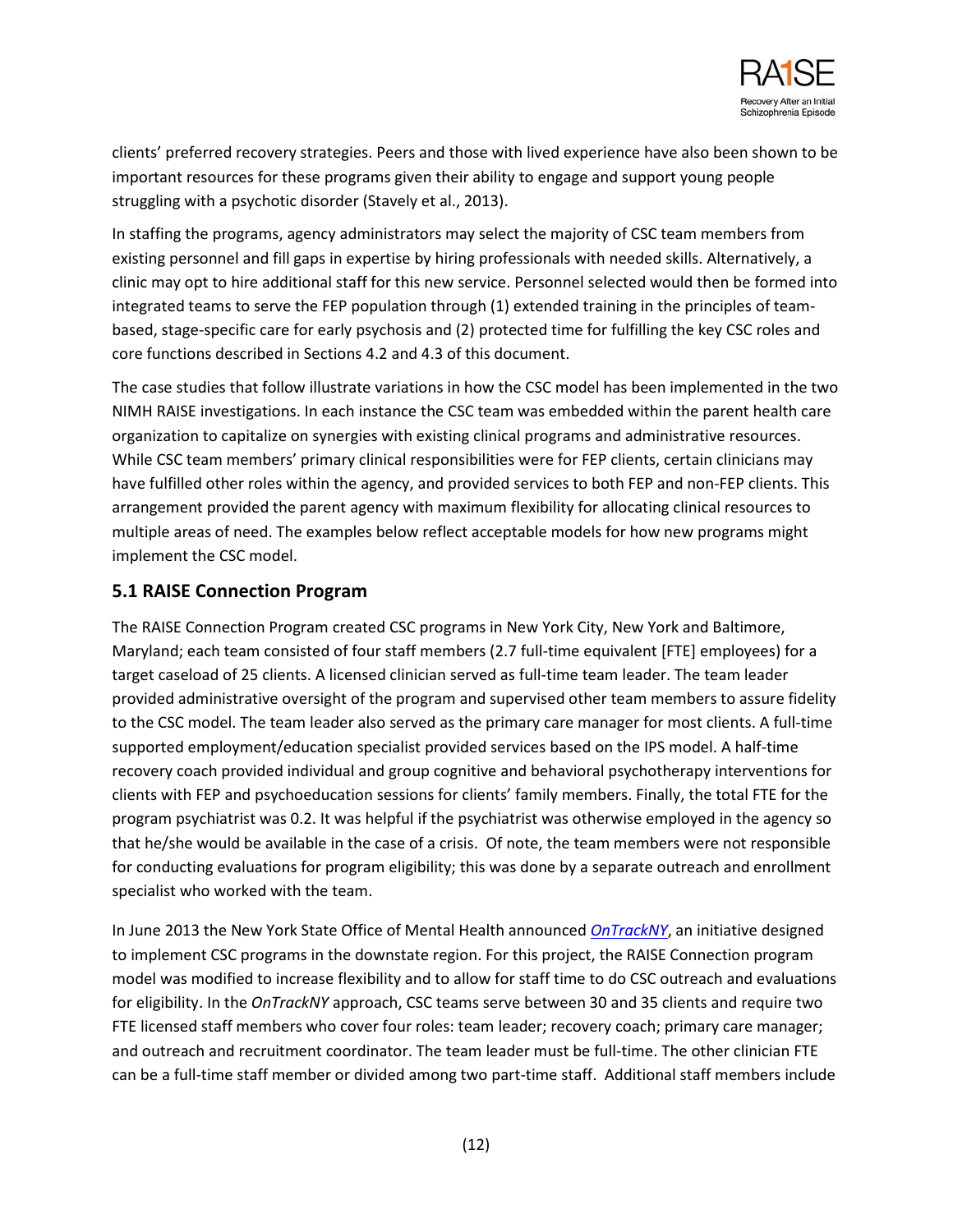

a full-time supported employment/education specialist, a psychiatrist who is 0.3 FTE, and a 0.2 FTE nurse who assists with medication and health related issues.

In this approach to CSC, individual providers assume more than one role on the treatment team. In practice, each clinician serves as primary care manager for a group of patients and then assumes at least one other clinical responsibility in the program. This creates optimal flexibility and allows for staff members with appropriate training to assume various roles as needed. The team leader oversees role and client assignment. Depending on the preferences of the team and staff backgrounds, several permutations of the *OnTrackNY* model will work.

*Example 1: The team leader is full-time and the other two clinician staff members are half-time. In addition to serving as team leader, the team leader could be in charge of outreach and recruitment and have a small caseload. One of the half-time staff members could serve as recovery coach and primary clinician. The third half-time staff member could serve as primary care manager only.* 

*Example 2: Both the team leader and second clinician are full-time. The team leader serves as primary care manager as well as team leader with a larger caseload. The second clinician could serve as recovery coach and do outreach and recruitment with a smaller caseload.*

### **5.2 RAISE Early Treatment Program**

The RAISE Early Treatment Program established CSC programs in 17 community clinics located in urban, suburban, and rural settings across the United States. The embedded team model worked well in a variety of agency contexts, as illustrated in the following examples.

*Example 3 (urban setting): One CSC program was developed in a mental health center that served a small urban area. With a catchment area covering ~160,000 individuals, agency administrators anticipated an FEP caseload of 25-30 clients. An existing team-based treatment program for outpatients at high risk for hospitalization (HRH) was leveraged in order to form a team of CSC providers. A subset of six HRH team members were selected for the roles of CSC team leader (0.3 FTE), family therapist (0.25 FTE), supported employment/education specialist (0.5 FTE) and psychiatrist (0.2 FTE). Two additional clinicians (0.5 FTE each) filled the role of psychotherapist/case manager. While the primary function of the CSC subgroup was to care for FEP clients, team members also provided services in the HRH program. Each provider's HRH caseload was adjusted downward based on the number of CSC clients enrolled in the program.*

*Example 4 (suburban setting): One CSC program was formed within a suburban mental health center that anticipated a caseload of 20-25 clients with FEP. Four agency personnel were selected for new clinical positions on the FEP treatment team. The CSC team leader and family therapist roles were combined into a single full-time position. Likewise, psychotherapist and case manager roles were performed by one full-time provider. The psychiatrist and supported education/employment specialist were full-time employees of the mental health center, but devoted 0.2 FTE and 0.5 FTE level of effort to the CSC program, respectively. The psychiatrist and supported employment specialist worked with all CSC*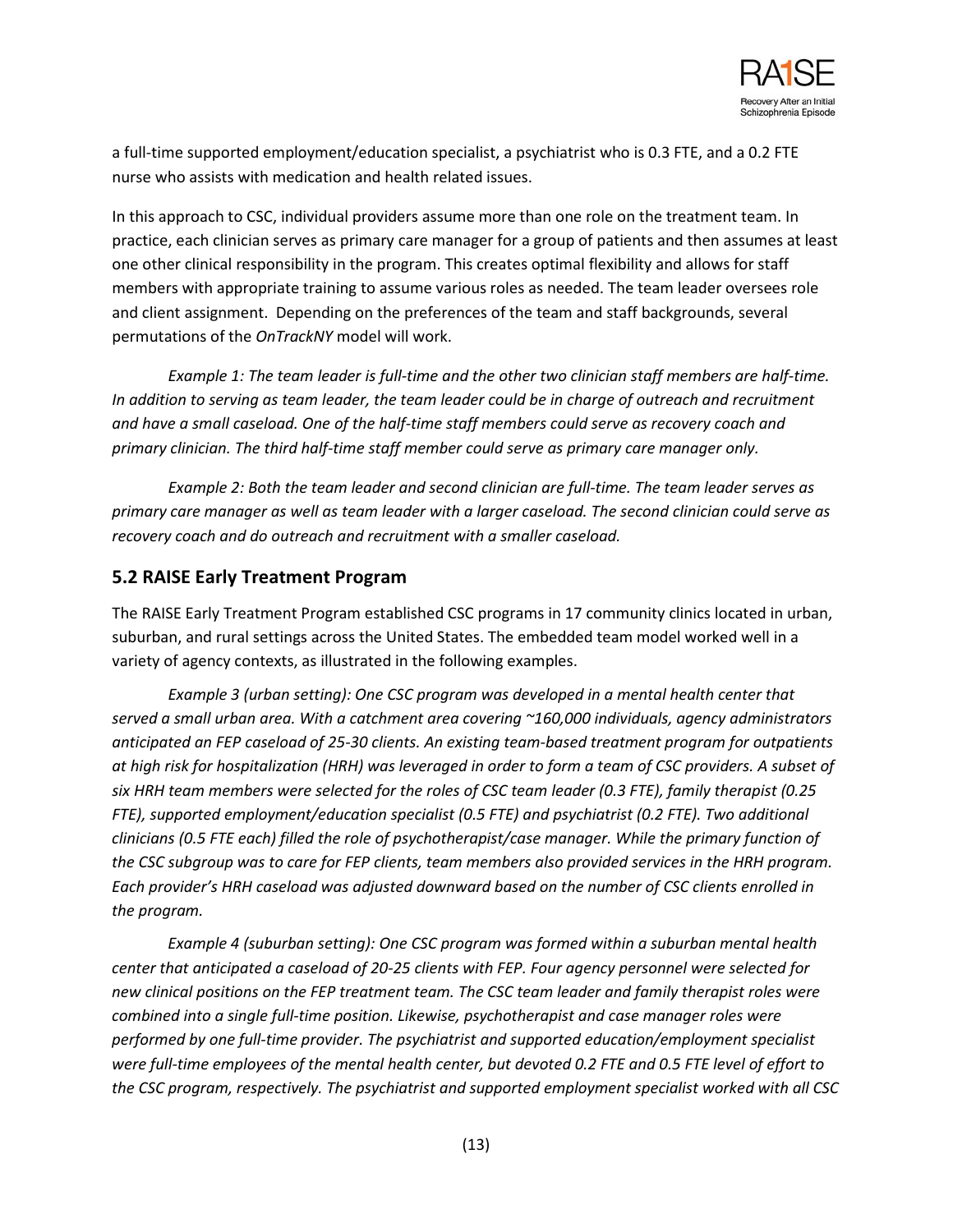

*participants, but also served clients from other agency programs. The non-CSC caseloads of the employment specialist and the psychiatrist were reduced to accommodate the needs of clients in the FEP treatment program.*

*Example 5 (rural setting): One CSC program was developed in a rural mental health center that had no prior experience with team-based care. With a sparsely populated catchment area, program planners predicted an FEP caseload of 12-15 clients. Agency administrators selected five clinicians from four separate departments to create a cross-agency CSC team consisting of a team leader/family therapist (0.3 FTE), a case manager (0.2 FTE), a psychotherapist (0.25 FTE), a supported employment/education specialist (0.25 FTE), and a medication prescriber (0.1 FTE). As in the previous examples, all team members maintained separate caseloads outside of the CSC team, with non-CSC caseloads adjusted downward based on the number of FEP clients. The challenge of this model is the degree of coordination required between the CSC team leader and departmental chiefs to meet the staffing needs of the respective clinical programs.* 

## **6. Financing Services**

Table 2 lists the key elements of CSC, along with information on whether/how each element is typically covered under fee-for-service insurance. We note that our focus here is on some vs. no coverage, i.e., we do not consider the amount of reimbursement for services if they are covered; nor do we consider possible benefit limits, except as noted. The effects of the latter may be partially mitigated by the [Mental Health Parity and Addiction Equity Act of 2008.](http://www.dol.gov/ebsa/mentalhealthparity/)

| <b>CSC Role</b>                                            | <b>Services</b>                                                                                                                                                                                  | <b>Coverage Status</b>                  |
|------------------------------------------------------------|--------------------------------------------------------------------------------------------------------------------------------------------------------------------------------------------------|-----------------------------------------|
| <b>Team Leadership</b>                                     | Cultivate referral networks; facilitate access to care;<br>outreach to patients and family members; coordinate<br>clinical services among team members; provide ongoing<br>clinician supervision | Not covered                             |
| Psychotherapy                                              | Provide individual and group psychotherapy sessions,<br>including integrated substance abuse sessions when<br>needed                                                                             | Billable via CPT 90832;<br>90834; 90853 |
| <b>Case Management</b>                                     | Perform assertive case management functions in clinic<br>and community settings                                                                                                                  | Inconsistently covered*                 |
| <b>Family Education and</b><br>Support                     | Provide psychoeducation, relapse prevention counseling,<br>and crisis intervention services                                                                                                      | Billable via CPT 90846;<br>90847; 90849 |
| <b>Supported Employment/</b><br><b>Education</b>           | Implement IPS model of supported employment and<br>supported education; provide ongoing client support<br>following job or school placement                                                      | Inconsistently covered*                 |
| Pharmacotherapy and<br><b>Primary Care</b><br>Coordination | Medication management; coordination with primary<br>medical care                                                                                                                                 | Billable via CPT 99214                  |

| Table 2. Coverage of CSC Components under Public and Private Fee-for-Service Programs |
|---------------------------------------------------------------------------------------|
|---------------------------------------------------------------------------------------|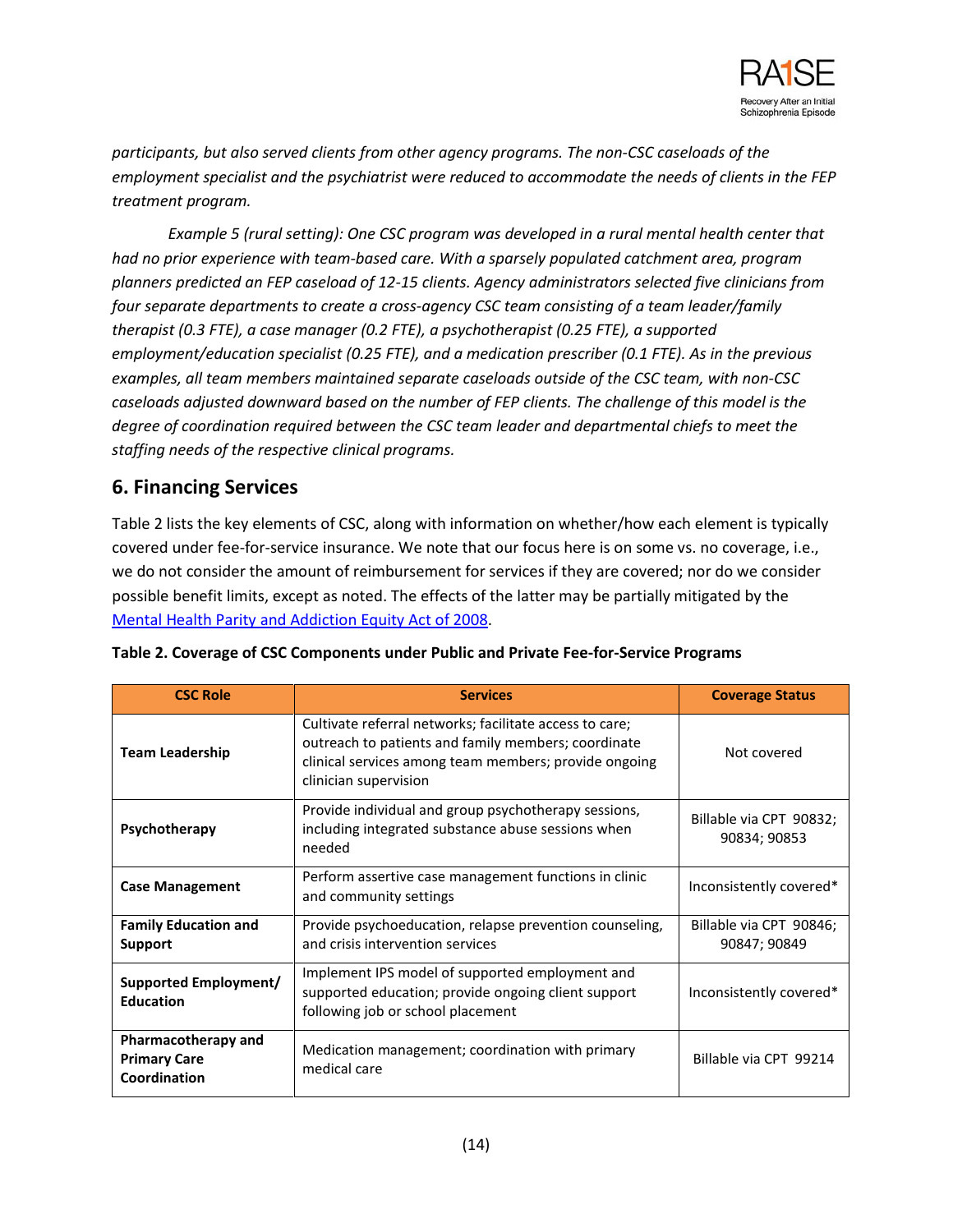

|                                | Team meetings, coordination of services among team   |             |
|--------------------------------|------------------------------------------------------|-------------|
| <b>CSC Team-Level Activity</b> | members, CSC training, clinical supervision, 24-hour | Not covered |
|                                | phone coverage for managing crisis situations        |             |

\*if covered, coverage is almost only provided by Medicaid

As illustrated in Table 2[, Current Procedural Terminology](http://www.ama-assn.org/ama/pub/physician-resources/solutions-managing-your-practice/coding-billing-insurance/cpt.page) (CPT) codes exist for some of the major components of CSC for FEP. The availability of CPT codes generally indicates that providers can bill the service under public insurance, particularly Medicaid, as well as under private insurance. CSC services with corresponding CPT codes include individual and group psychotherapy, family therapy, and medication management. Pharmacotherapy, particularly the antipsychotic medications themselves, is also generally covered under private and public health insurance.

In terms of the CSC components that involve direct provision of care, the principal exceptions to current coverage are supported employment/education and assertive case management services. Supported employment/education services have no corresponding CPT code. While private insurance seldom covers supported employment, some states' public health insurance provides some coverage via separate programs (Latimer et al., 2004). Medicaid programs—but not private insurance—typically cover some case management services for persons with serious and persistent mental illness. However, in many states, eligibility for such coverage is limited to individuals with established illness and disability; by definition, individuals with FEP typically do not meet such chronicity criteria, and may therefore be ineligible for coverage of case management services.

In general, neither public nor private insurance programs cover most CSC team leadership and teamlevel activities listed in Table 2 that are essential for: (1) assertive outreach to referral networks; (2) facilitating patients' access to FEP care; (3) engaging and retaining patients in treatment; (4) coordinating services in team meetings; (5) clinical supervision; or (6) assuring the quality of services through fidelity monitoring. The absence of specific coverage for these activities is a barrier to providing them; evidence gathered from the RAISE Early Treatment Program suggests that this coverage gap limits the ability to provide effective, coordinated treatment for FEP in many community clinics, and that the gap in coverage may undermine the effectiveness of treatment components that are currently covered.

The Office of the Assistant Secretary for Planning and Evaluation (ASPE) within the U.S. Department of Health and Human Services recently examined a range of policy questions related to early intervention in mental disorders. This included a report (Goldman et al., 2012) and associated journal article (Goldman et al., 2013) that focused on understanding the financing of CSC for FEP in the context of the RAISE Early Treatment Program. The investigators visited several community clinics participating in the Early Treatment Program and described how the respective sites addressed issues of financing various CSC components. As the reports describe, strategies included implicit cost-shifting from CSC program participants with relatively comprehensive coverage to those with limited or no insurance; capitated payment arrangements that were sufficient to cover otherwise non-covered components of CSC for FEP; and non-patient-specific funding from state mental health authorities that individual sites applied to CSC for FEP. Further details are available in the cited reports.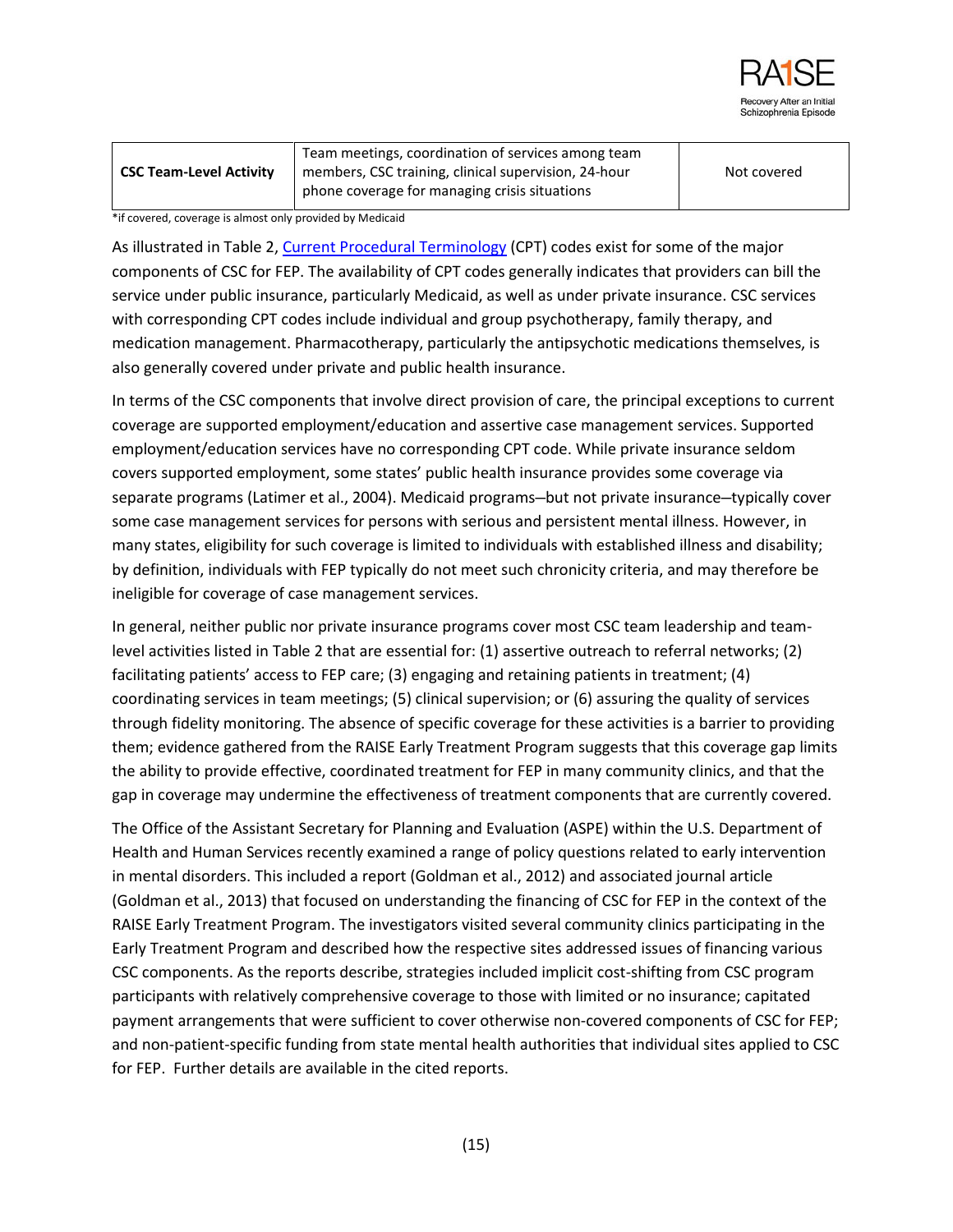

The assessment of financing issues in the RAISE Early Treatment Program predated full implementation of the Patient Protection and Affordable Care Act of 2010 (ACA). The reports mention several aspects of the ACA that may help address some financing gaps. These include several ways in which the ACA is likely to increase the fraction of individuals experiencing FEP who have health insurance, which would reduce the extent to which a CSC for FEP program would need to find funding to serve individuals who lacked any insurance. The reports also describe several ways that the ACA would likely make it easier for states to cover CSC components like case management, supported employment/education, teamleadership, and team-level activities through section 1915(i) of the Social Security Act, the Home and Community-Based Services State Plan Option. Since relevant provisions of the ACA are being implemented at the time of this writing, the extent to which they may mitigate or even resolve some of the coverage gaps identified in this section is not known.

The coverage gaps identified here need to be addressed in order to achieve robust implementation of CSC for FEP. At minimum, states' mental health authorities should work with CSC programs to utilize the kind of funding mechanisms described in the ASPE reports to whatever extent is feasible and appropriate. "At minimum" is written because it is likely to strengthen CSC programs – and thus benefit individuals experiencing FEP – for there to be specific funding mechanism in place to cover all the components of CSC for FEP in a systematic and ongoing fashion. For the services listed in Table 2 with corresponding CPT codes, as well as for supported education and employment services, such funding could be implemented via fee-for-service or capitated payment mechanisms, as long as reimbursement levels adequately cover program costs and Summary Plan Descriptions are explicit about eligibility and coverage rules. For care management and the program support activities in Table 2 that do not involve direct provision of care, it may be more effective to finance these on a case-rate basis than via fee-for service, or also include them explicitly within the scope of a capitated payment mechanism.

## **7. How to Begin Planning Implementation of the FY2014 Set Aside**

CSC programs associated with the RAISE initiative are currently operating in 20 states (CA, CO, FL, GA, IA, KS, LA, MD, MI, MN, MO, NE, NH, NJ, NY, NM, OH, OR, RI, and VT). Based on publically available information, at least 5 additional states with community programs for FEP that appear to be consistent with the CSC model have been identified (AZ, CT, MA, NC, and PA). States with existing CSC resources could use the FY2014 set aside funds to increase capacity for offering specialty care services, including (1) expanding the number of CSC programs throughout the state; (2) extending community outreach beyond emergency care settings for existing programs to include public education and developing new referral relationships with schools, primary care physicians, and child welfare agencies; and (3) instituting an in-state training and consultation program to broaden resident expertise in FEP care.

In states without CSC programs, FY 2014 set-aside funds should be used to develop initial capacity for FEP specialty care. Any state implementing a CSC program for the first time is encouraged to focus on starting a single program that adheres closely to the CSC principles described in this document. As a first step, the state could leverage existing clinical and administrative resources that might serve as a platform for developing an integrated CSC program for youth with FEP. For example, is there an agency with experience in offering team-based treatment, like ACT Teams? Are there clinicians with expertise in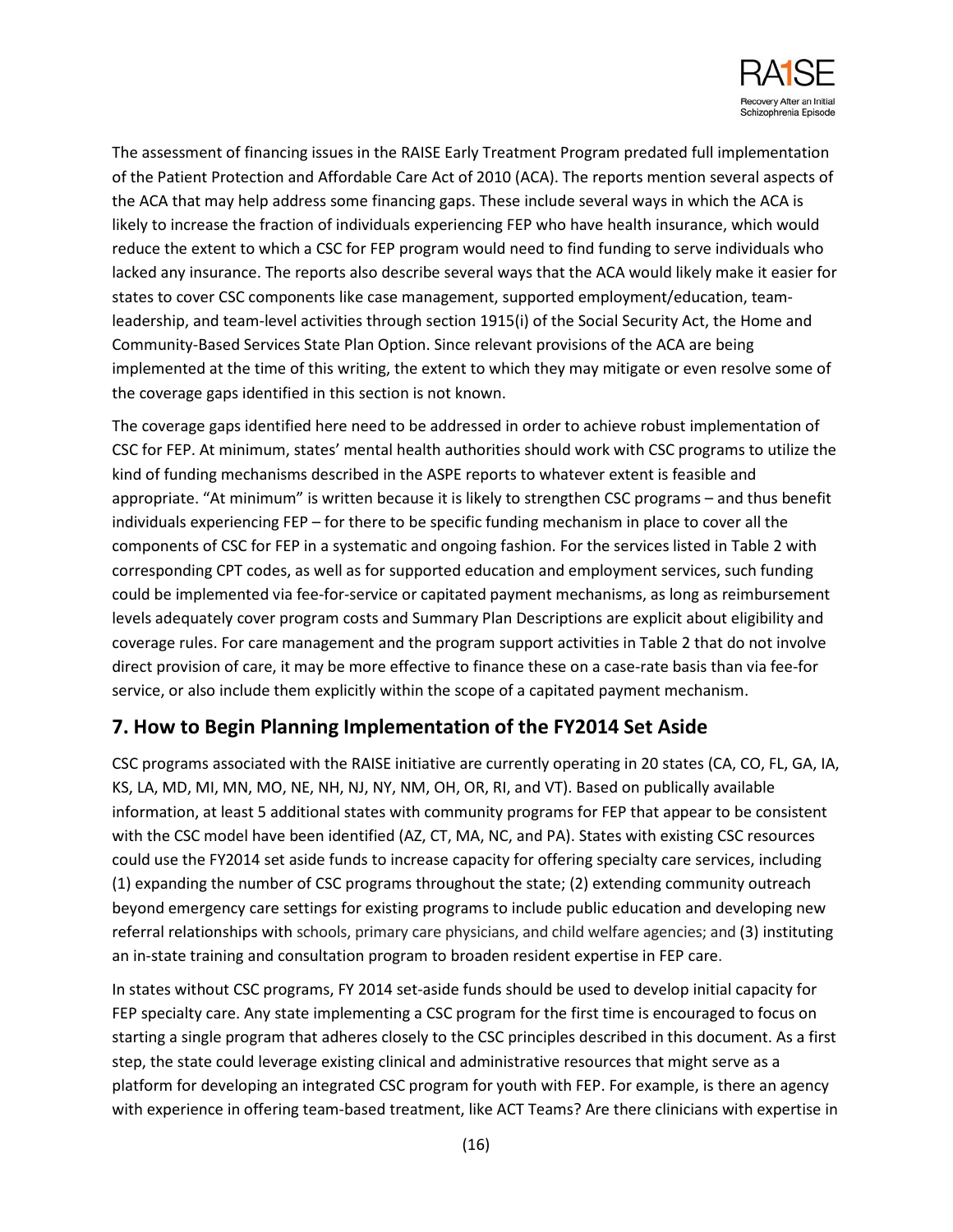

adolescent and youth mental health? Are core CSC services, i.e., case management, individual or group psychotherapy, supported employment and education, family education and support, pharmacotherapy and primary care coordination, already available? The agency may deliver some or most of these services, but will need to fill gaps and tailor interventions to meet the needs of youth and young adults with FEP.

New hires, or creative partnerships between agencies, may be necessary to acquire needed expertise, such as clinicians with supported employment and supported education skills. In addition, organizational restructuring, staff training, and ongoing consultation with FEP experts may be necessary to repurpose existing services and providers into an integrated, team-based CSC treatment program. Administrative changes may be needed to facilitate the integrated delivery of services, like protecting staff members' time for team meetings and providing ongoing supervision to assure fidelity to CSC principles. Finally, a variety of community outreach activities are necessary to stimulate and maintain referral pathways to the CSC program. One CSC team member must be designated as responsible for cultivating and maintaining these contacts, with protected time for outreach functions.

## **8. CSC Program Development Resources**

A variety of CSC program development and training materials—manuals, videos, educational handouts, and worksheets—are available to assist states' efforts to initiate or expand CSC services for youth and young adults with FEP. Resources developed under the RAISE initiative are listed below, with hyperlinks. Other training resources will be developed over time via the SAMHSA MHBG Technical Assistance Center, such as distance learning for continuing education, webinars for group supervision, consultation time with FEP subject matter experts, etc.

### **A. [RAISE Coordinated Specialty Care for First Episode Psychosis](http://www.nimh.nih.gov/health/topics/schizophrenia/raise/coordinated-specialty-care-for-first-episode-psychosis-resources.shtml) Manuals:**

- 1. Coordinated Specialty Care for First Episode Psychosis Manual I: Outreach and Recruitment
	- Summarizes key concepts, principles and processes involved in community outreach and developing and maintaining referral networks
	- Includes examples of person-centered language to use when presenting the program
	- Includes sample brochures, contact forms and screening packets
	- Provides an overview of how to establish outreach and referral tracking systems
	- Offers sample emails and articles to use when informing others about the CSC program
- 2. Coordinated Specialty Care for First Episode Psychosis Manual II: Implementation
	- This manual provides a concise overview of administrative, training and supervision activities needed to start a first episode psychosis treatment program.
	- Resources provided include a 'Getting Started' Checklist, example program inclusion/exclusion criteria, and sample job descriptions for team hires
	- Provides training materials, including vignettes for team training, scripts for training role plays, and slides to use for team training
	- Includes resources for maintaining program fidelity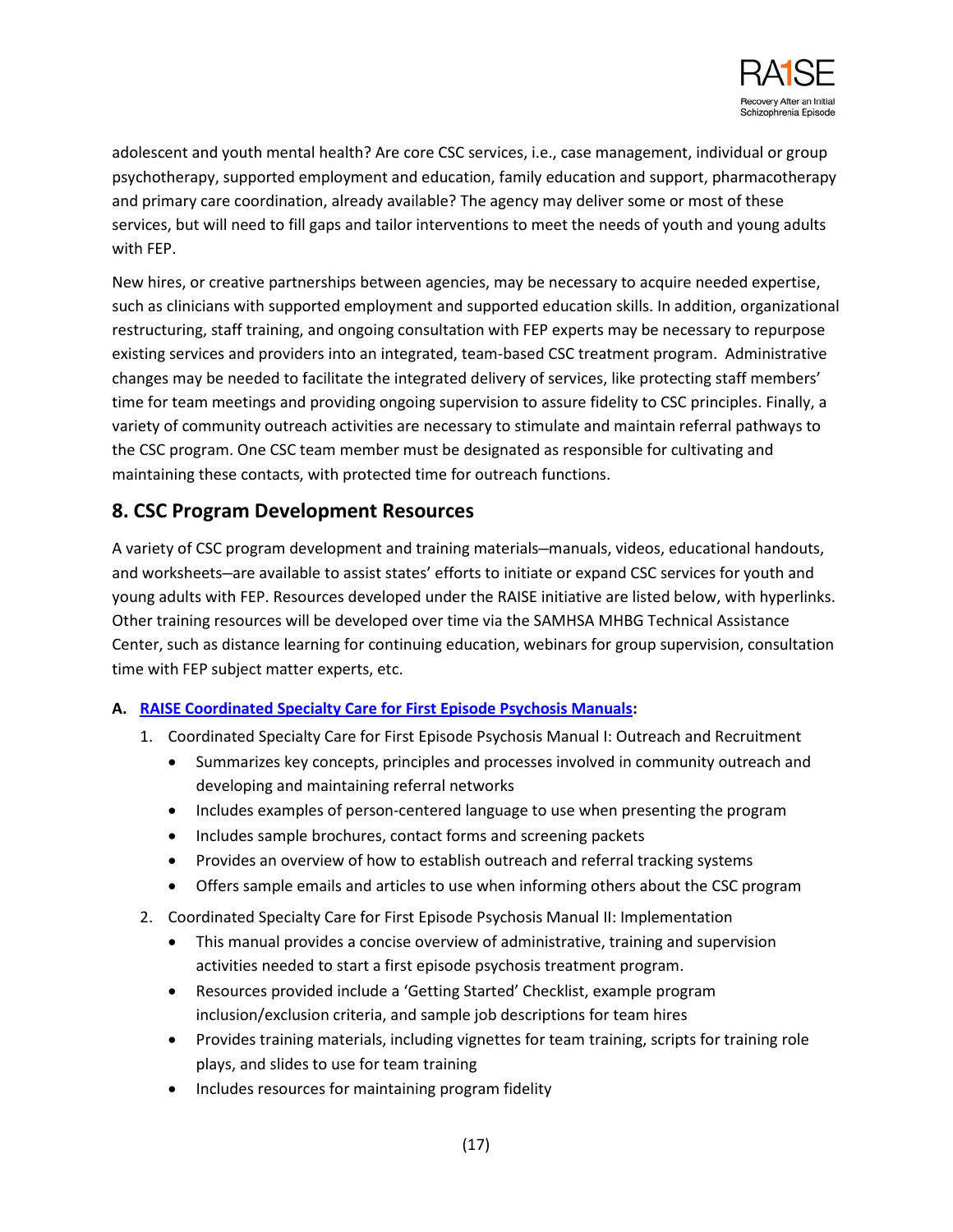

#### **B. RAISE Connection Program Manuals and Resources:**

- *1. [Voices of Recovery](http://practiceinnovations.org/ConsumersandFamilies/ViewAllContent/tabid/232/Default.aspx) Videos Series* 
	- A series of 24 vignettes of consumer and family members, the videos share inspirational and informative recovery stories focusing on a variety of topics.
	- A manual is available to help integrate the videos into treatment and training.
- 2. Performance, Quality, and Fidelity Indicators
	- Overview Table summarizes quality and fidelity indicators and overall measurement approach used for the RAISE Connection Program study.
	- Available in the *[Coordinated Specialty Care for First Episode Psychosis Manual II:](http://www.nimh.nih.gov/health/topics/schizophrenia/raise/coordinated-specialty-care-for-first-episode-psychosis-resources.shtml) [Implementation](http://www.nimh.nih.gov/health/topics/schizophrenia/raise/coordinated-specialty-care-for-first-episode-psychosis-resources.shtml)*

### **C. [RAISE Early Treatment Program Manuals and Program Resources:](https://raiseetp.org/)**

- 1. CSC (Navigate) Team Members Guide
	- Gives an overview of the CSC-Navigate Program and describes how it works
	- Provides information that all team members need to know, including background on schizophrenia and the special needs of persons with FEP
	- Covers logistics of staffing
	- Should be read by all CSC-Navigate team members
- 2. CSC (Navigate) Team Leader Manual
	- Details the CSC-Navigate Team Leader's role and responsibilities
	- Includes chapters on logistics; outreach; developing referrals; forming, leading and supervising the team; engaging the client and family members; and more
	- Includes worksheets and checklists
	- Should be read by Team Leaders
- 3. Individual Psychotherapy (Resiliency Training) Manual
	- Details how to provide Individual Resiliency Training (IRT) which is aimed at helping clients set and work towards personal goals, enhancing wellness and personal resiliency, teaching about psychosis and treatment, and improving illness management
	- Includes client handouts
	- May be used in conjunction with IRT videos
	- Should be read by IRT Clinicians
- 4. Individual Psychotherapy (Resiliency Training) Demonstration Videos
	- Hosted by the developers of Individual Resiliency Training (IRT), the video set consists of 15 short training videos, most 5-13 minutes in length
	- Each training video demonstrates one of the IRT modules with a mock-client.
	- Intended to accompany the IRT Manual
	- Should be viewed by IRT Clinicians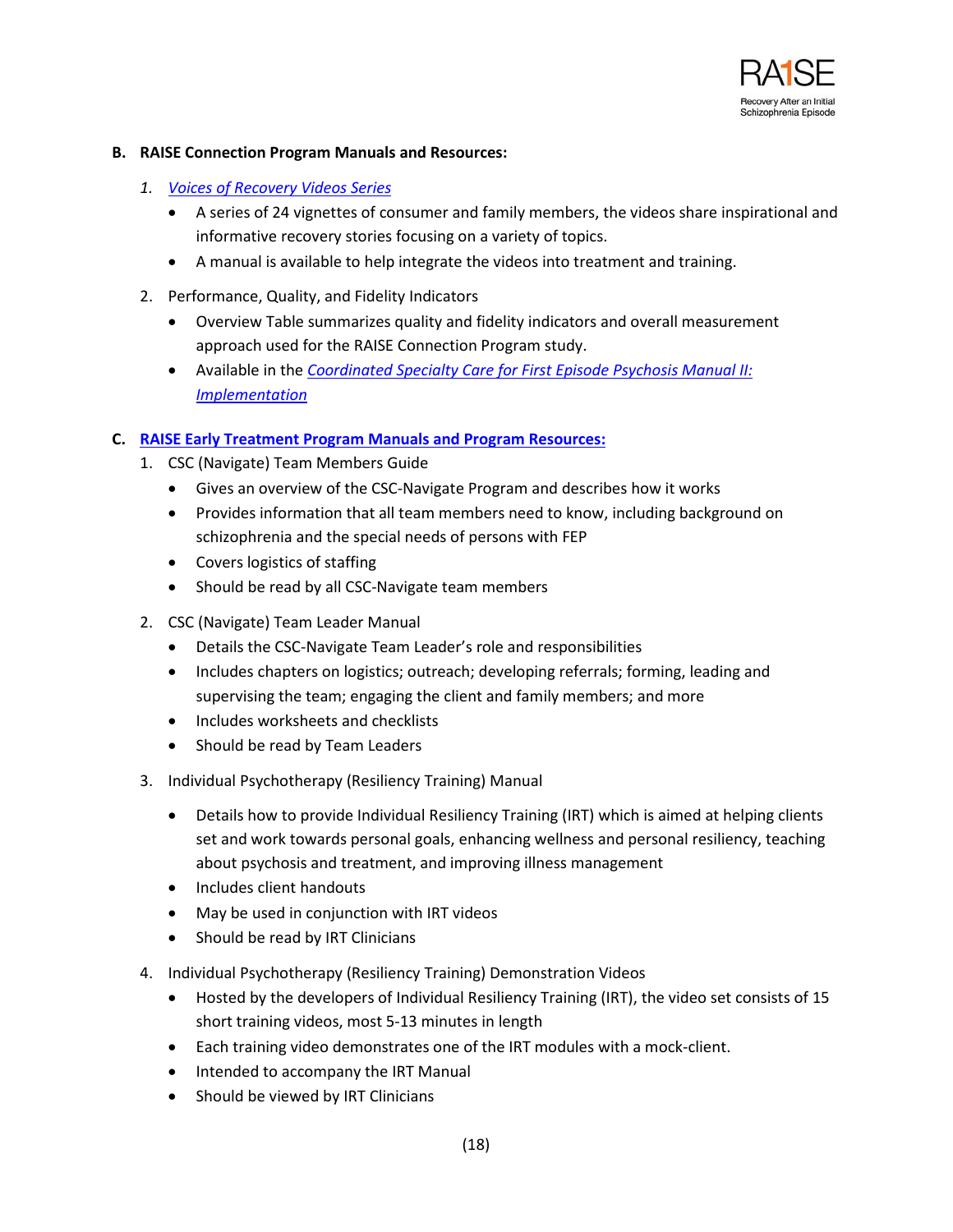

- 5. CSC (Navigate) Family Intervention Manual
	- Details how to conduct the CSC-Navigate Family Intervention, which aims to help relatives support the recovery of a loved one who has experienced a first episode of psychosis.
	- Topics align with Individual Resilience Training
	- Contains educational handouts for family members
	- Should be read by Family Clinicians and Team Leaders
- 6. Supported Employment and Education Manual
	- Details how to provide Supported Employment and Education (SEE), which aims to help clients achieve their work and/or school goals.
	- Includes forms and worksheets
	- Should be read by SEE Specialists and Team Leaders
- 7. Psychopharmacological Treatment Manual
	- Details how to provide pharmacological treatment to clients with early phase psychosis within a shared decision making framework
	- Covered topics include recommended medications, management of side effects, enhancing adherence, and medical management of cardiovascular and metabolic abnormalities
	- Describes a medication decision support system to inform pharmacological treatment options
	- Includes tables of medication dose ranges and side effect profiles for early phase clients
	- Includes client and prescriber forms
	- Should be read by CSC-Navigate Prescribers (nurse practitioners or physicians)

#### **D. Additional FEP Training Tools and Resources:**

Resources, such as intervention manuals from other CSC programs and training materials (webinars, power point presentations, etc.) may be available through the RAISE initiative investigators and their collaborators. Some of these materials are available at no cost; others may have fees associated with their use.

1. *OnTrackNY* Manuals and Program Resources*:* 

The RAISE Connection Program clinical manuals were revised and adapted for use in the implementation of a statewide CSC program, '*OnTrackNY.'* These materials will be available for download at [http://practiceinnovations.org/OnTrackUSA/tabid/253/Default.aspx.](http://practiceinnovations.org/OnTrackUSA/tabid/253/Default.aspx)

- **a.** Outreach and Recruitment Manual
	- Represents an adaptation of the *Coordinated Specialty Care for First Episode Psychosis Manual I: Outreach and Recruitment,* and details how outreach and recruitment is being conducted in NY FEP program.
	- Includes forms for screening and evaluation, including those used to determine pathways to care and duration of untreated psychosis.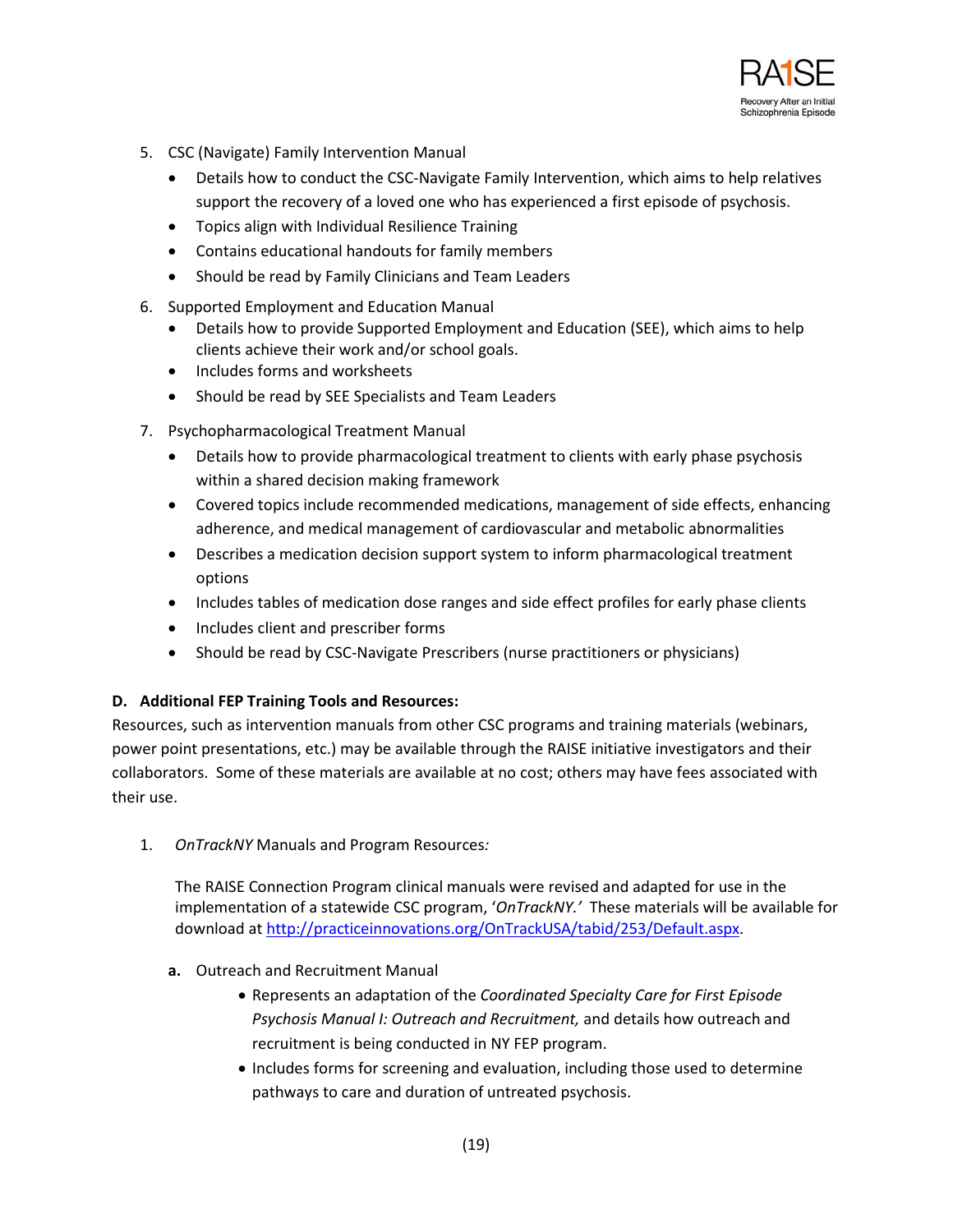

- Provides tools for tracking outreach/referral activities, template for resource lists for individuals not eligible for the program, and sample promotional materials using non-stigmatizing language.
- b. Team Manual
	- Provides an overview of rationale and principles of FEP treatment.
	- Includes a series of shared decision making tools to be used in treatment.
	- Lists readings and resources relevant to the treatment of early psychosis.
- c. Supported Employment/Education (SEE) Manual
	- Describes principles and activities for SEE specialist according to IPS model.
	- Includes examples of career profiles, plans for approaching employers and receiving assistance with school.
	- Resources include employer/school contact logs, job/education support plans and an SEE supervision log.
	- Lists readings and resources relevant to the treatment of early psychosis.
- d. Primary Clinician Manual
	- Provides overview and description of primary clinician role including family support.
	- Includes an overview of the *OnTrackNY* treatment program and team functioning/roles.
	- Details core treatment sessions and themes.
	- Offers handouts to be used in treatment.
	- Includes forms for needs assessments, safety plans, wellness management and transition planning, as well as cognitive behavioral therapy treatment tools.
	- Includes materials relevant for the family intervention component of treatment.
	- Offers a list of readings and resources relevant to early psychosis treatment.
- e. Recovery Coach Manual
	- Provides overview and description of recovery coach role including skills training, skills based substance abuse treatment and family psychoeducation.
	- Includes tools to be used in the treatment process.
	- Notes and checklists to track work and progress.
	- Includes monthly family psychoeducation group materials.
- f. Psychopharmacology Manual
	- Provides evidence-based approach to prescribing and monitoring antipsychotic medications.
	- Includes an overview of core treatment sessions.
	- Provides a copy of the *OnTrackNY* Side Effects Checklist.
	- Lists readings and resources relevant to the treatment of early psychosis.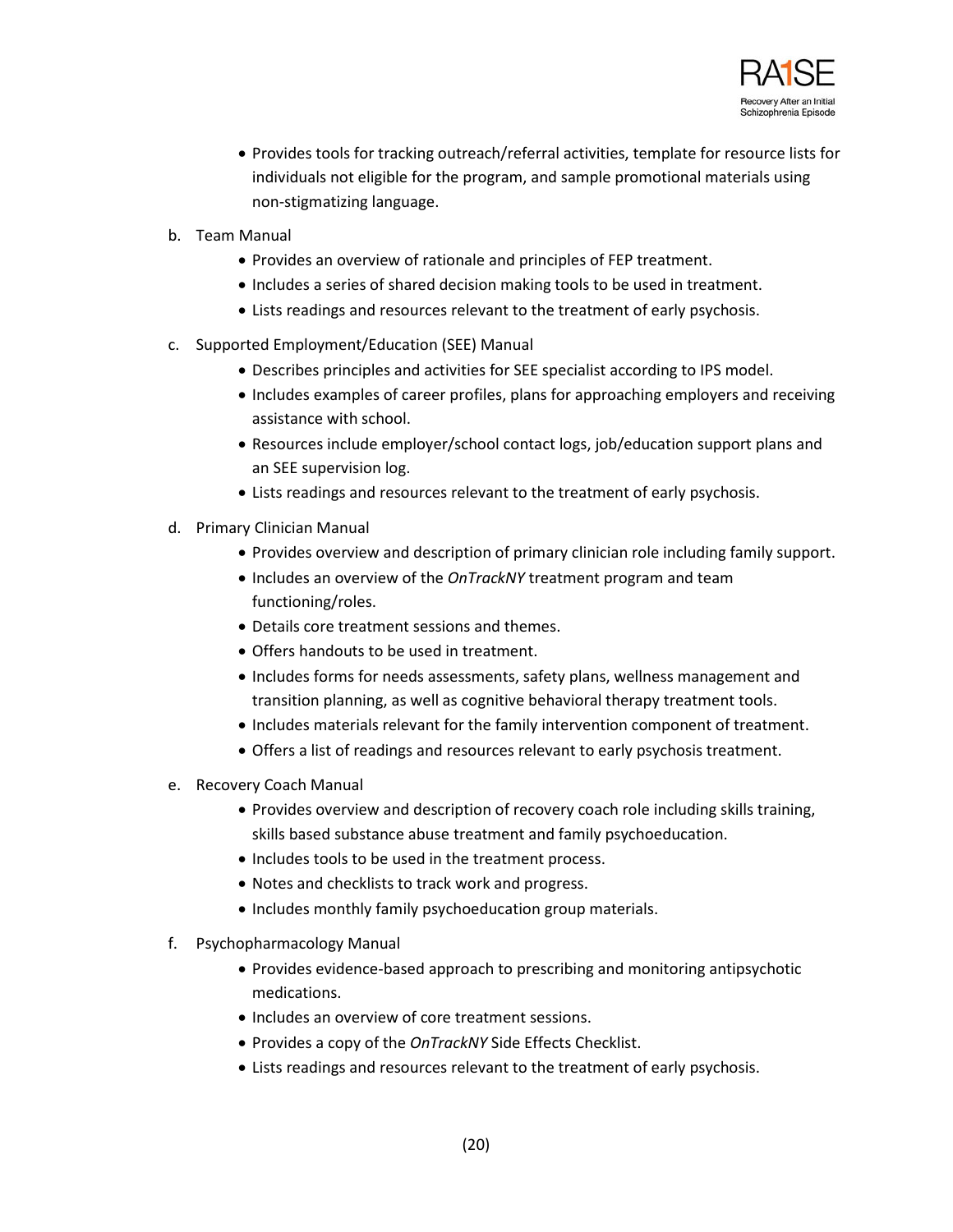

### **E. Performance, Quality, and Fidelity Materials:**

- 1. *OnTrackNY* forms and indicators
	- Summarizes indicators selected by the *OnTrackNY* program to track outcomes and fidelity.
	- Provides an example of how an existing program is tracking 'real-time' outcomes through program implementation and existing resources.

#### **F. Employment Resource Book:**

• Provides tools and exercises to help individuals with FEP with obtaining employment

### **G. Interactive Early Psychosis Program Planning Tool:**

• Estimates number of teams needed to serve a given population; a spreadsheet version of the tool can be made available for interested users.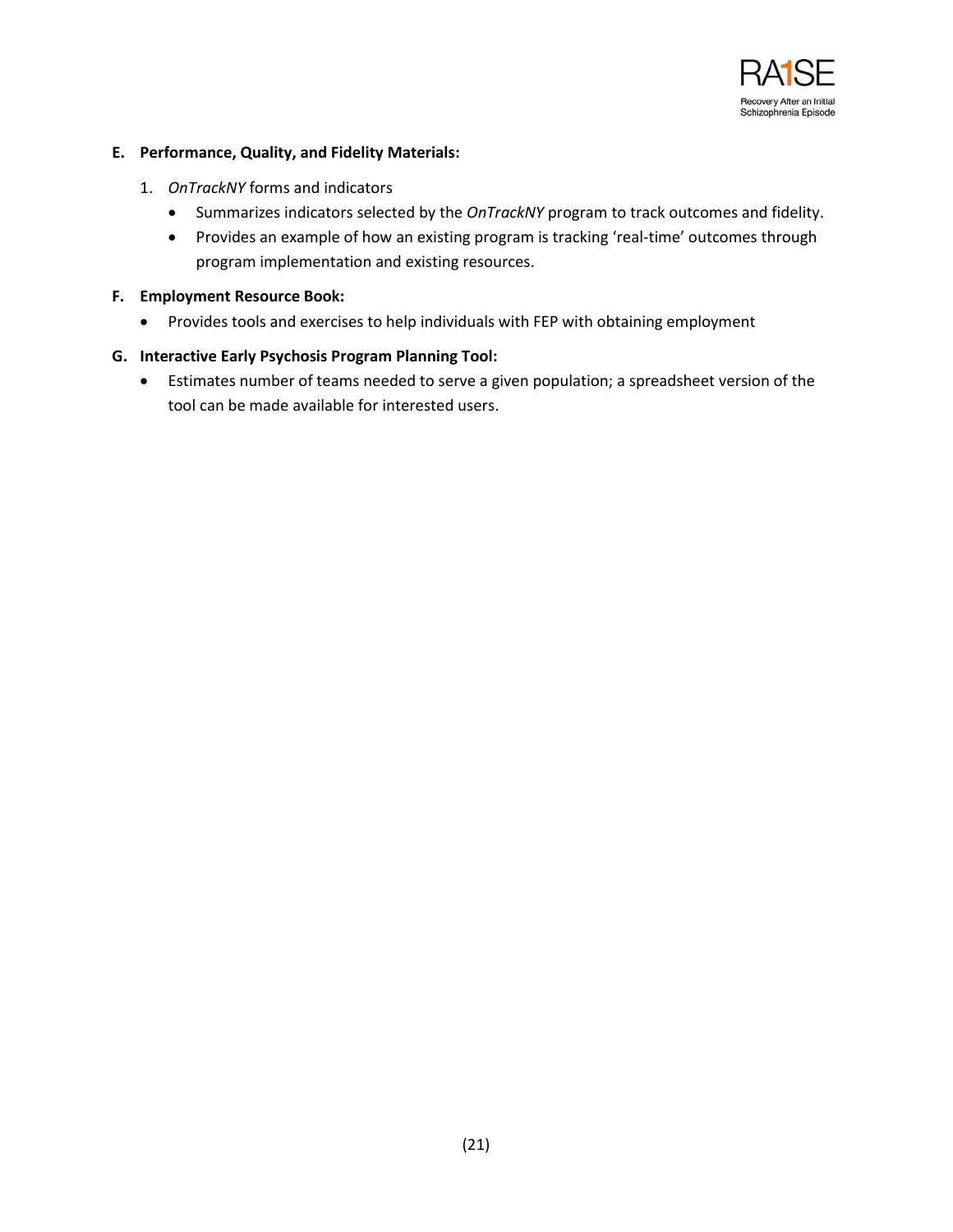

## Acknowledgements

Portions of this report have been drawn from the final reports of the RAISE Connection Program [Contract No. HHSN271200900020C] and interim progress reports of the RAISE Early Treatment Program [Contract No. HHSN271200900019C]. We thank the following subject matter experts for their careful review of this document, insightful feedback, and helpful editorial suggestions: Lisa Dixon, Susan Essock, and Howard Goldman (RAISE Connection Program); John Kane, Nina Schooler, Delbert Robinson, Jean Addington, Mary Brunette, David Penn, and Patricia Marcy (RAISE Early Treatment Program); Kristin Cadenhead, Barbara Cornblatt, Keith Nuechterlein, Diana Perkins, and Scott Woods. Finally, we thank Patrick McGorry (AO, M.D., Ph.D, FRCP, FRANZCP) for generously sharing resources developed in Australia to support broad implementation of evidence-based treatment approaches for FEP, as well as lessons learned from the national roll out of coordinated specialty care programs in that country.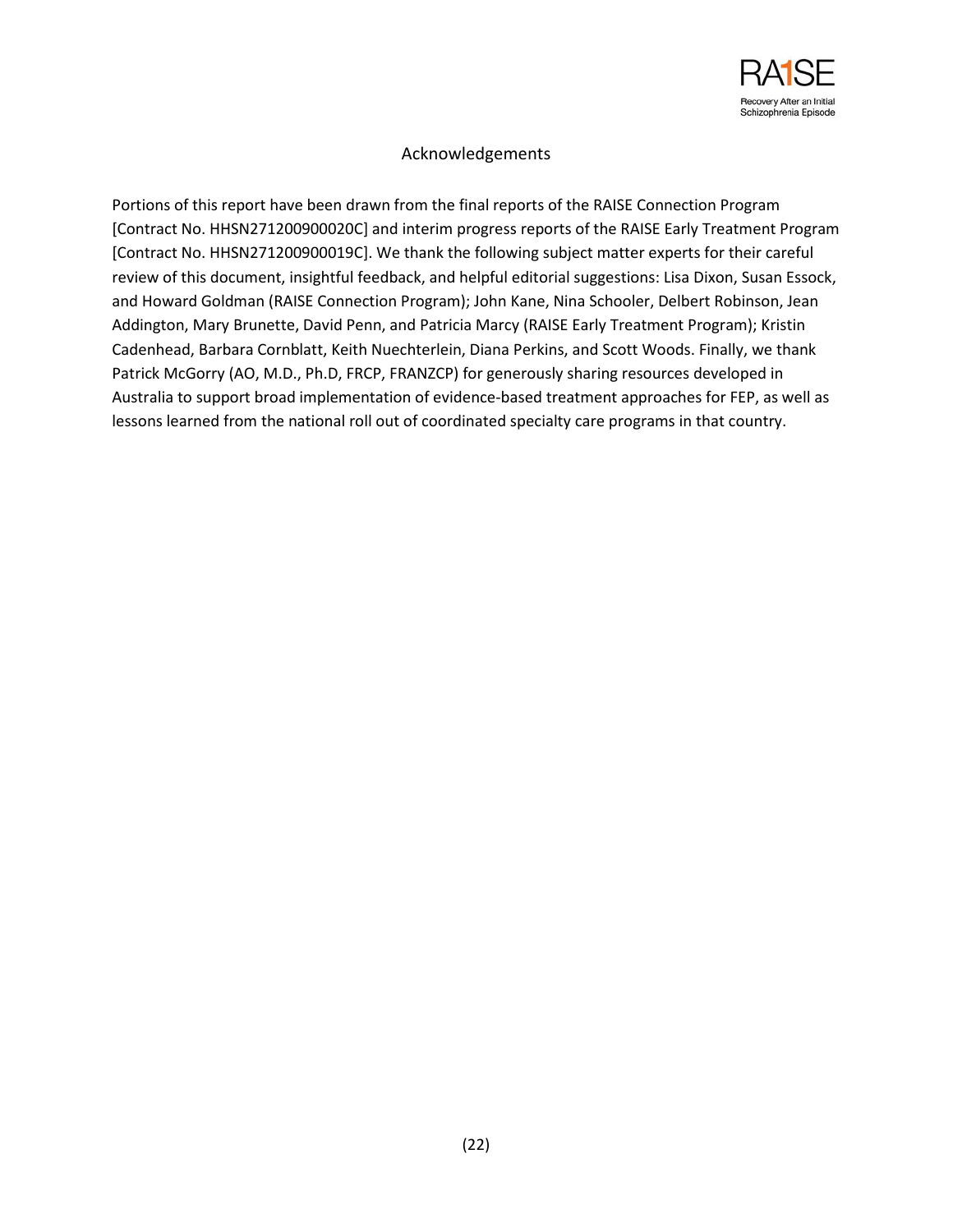

#### References

- Bertelsen, M., Jeppesen, P., Petersen, L., Thorup, A., Ohlenschlaeger, J., le Quach, P., Christensen, T.O., Krarup, G., Jorgensen, P., & Nordentoft, M. (2008). Five-year follow-up of a randomized multicenter trial of intensive early intervention vs standard treatment for patients with a first episode of psychotic illness: the OPUS trial. *Archives of General Psychiatry, 65 (7),* 762–771.
- Bird, V., Premkumar, P., Kendall, T., Whittington, C., Mitchell, J. & Kuipers, E. (2010). Early intervention services, cognitive-behavior therapy and family intervention in early psychosis: systematic review. *British Journal of Psychiatry*, *197*, 350-356.
- Bosanac, P., Patton, G.C., & Castle, D.J. (2010). Early intervention in psychotic disorders: faith before facts? *Psychological Medicine*, 40 (3), 353-358.
- Buchanan R.W., Kreyenbuhl J., Kelly D.L., Noel J.M., Boggs D.L., Fischer B.A. et al. (2010). The 2009 schizophrenia PORT psychopharmacological treatment recommendations and summary statements. *Schizophrenia Bulletin, 36 (1),* 71–93.
- Craig T., Garety P., Power P., Rahaman N., Colbert S., Fornells-Ambrojo M., & Dunn G. (2004). The Lambeth Early Onset (LEO) Team: randomised controlled trial of the effectiveness of specialized care for early psychosis. *British Medical Journal, 329*, 1067-1071.
- Deegan P.E., & Drake R.E. (2006). Shared decision making and medication management in the recovery process. *Psychiatric Services*, *57*, 1636-1639.
- Drake, R.E., Bond, G.R., & Becker, D.R. (2012). *Individual Placement and Support: An Evidence-Based Approach to Supported Employment*. New York: Oxford University Press.
- Fowler D., Hodgekins J., Howells L., Millward M., Ivins A., Taylor G., Hackmann C., Hill K., Bishop N., Macmillan I. (2009). Can targeted early intervention improve functional recovery in psychosis? A historical control evaluation of the effectiveness of different models of early intervention service provision in Norfolk 1998–2007. *Early Intervention in Psychiatry*, *3*, 282-288.
- Gafoor, R., Nitsch, D., McCrone, P., Craig, T.K., Garety, P.A., Power, P., McGuire, P., (2010). Effect of early intervention on 5-year outcome in non-affective psychosis. *British Journal of Psychiatry 196 (5),* 372–376.
- Goldman H., Karakus M., & Frey W. (2012). *Early Intervention Financing and Resources: Final Report for the Office of Disability, Aging and Long-Term Care Policy; Office of the Assistant Secretary for Planning and Evaluation*; Department of Health and Human Services. Rockville, MD: Westat.
- Goldman, H.H., et al. (2013). Financing First-Episode Psychosis Services in the United States. *Psychiatric Services*, *64 (6),* 506-8.
- Goldstein M.J., Rodnick E.H., Evans J.R., May P.R.A., & Steinberg, M.R. (1978). Drug and family therapy in the aftercare of acute schizophrenics. *Archives of General Psychiatry 35*, 1169–77.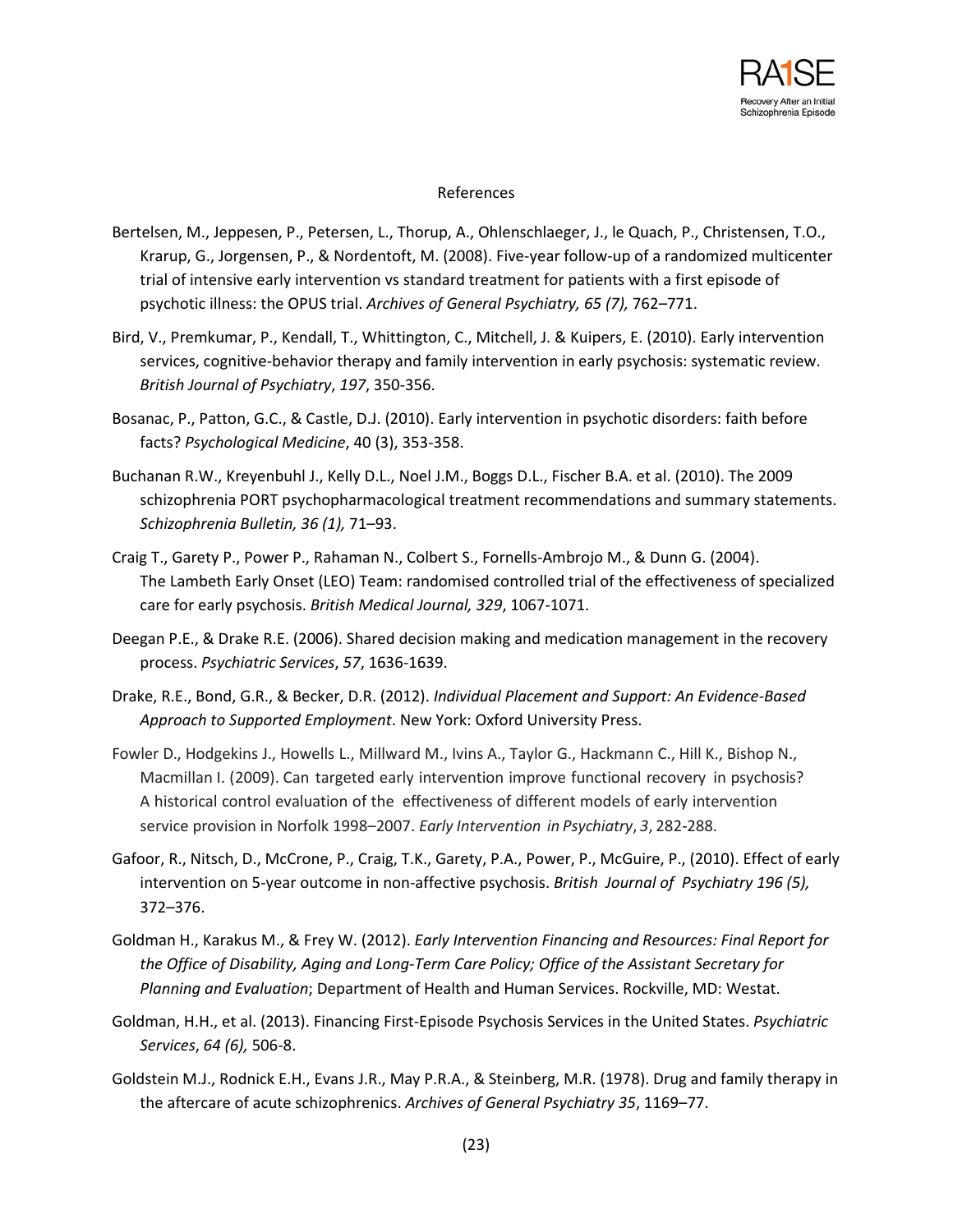

- Haddock, G., Tarrier, N., Morrison, A. P.,Hopkins R., Drake R., & Lewis S. (1999). A pilot study evaluating the effectiveness of individual inpatient cognitive-behavioural therapy in psychosis. *Social Psychiatry and Psychiatric Epidemiology*, *34*, 254-258.
- Harris M., Henry L., Harrrigan S., Purcell R., Schwartz I.S., Farrelly S.E., Prosser A.L., Jackson H.J., McGorry P.D. (2005). The relationship between duration of untreated psychosis and outcome: an eight-year prospective study. *Schizophrenia Research 79*, 85-93.
- Heinssen, R.K., Levendusky, P.G., & Hunter, R.H. (1995). Client as colleague: therapeutic contracting with the seriously mentally ill. *American Psychologist*, *50*, 522-532.
- Henry, L.P., Edwards J., Jackson H., Hulbert C., & McGorry P. (2002). *CognitivelyOriented Psychotherapy for First Episode Psychosis(COPE): APractitioner'sManual*. Melbourne, EPPIC: The Early Psychosis Prevention and Intervention Centre.
- Humensky J.L., Dixon L.B., & Essock S.M., (2013). An interactive tool to estimate costs and resources for a first-episode psychosis initiative in New York State. *Psychiatric Services*, *64*, 832-834.
- Jackson H., McGorry P., Edwards J., Hulbert C., Henry L., Harrigan S., et al. (2005). A controlled trial of cognitively oriented psychotherapy for early psychosis (COPE) with four-year follow-up readmission data. *Psychological Medicine, 35*, 1295–306.
- Kern R.S., Zarate R., Glynn S.M., Turner L.R., Smith K.M., Mitchell S.S., Becker D.R., Drake R.E., Kopelowicz A., Tovey W., Liberman R.P. (2013). A Demonstration project involving peers as providers of evidence-based, supported employment services. *Psychiatric Rehabilitation Journal, 63*, 99-107.
- Killackey E., Jackson H.J., & McGorry P.D. (2008). Vocational intervention in first-episode psychosis: individual placement and support v. treatment as usual. *British Journal of Psychiatry*, *193(2)*, 114- 120.
- Latimer E., Bush P., Becker D., Drake R; & Bond G. (2004). The Cost of High-Fidelity Supported Employment Programs for People with Severe Mental Illness. *Psychiatric Services*, *Vol. 55 I,* 401-6.
- Leavey G., Gulamhussein S., Papadopoulous C., Johnson-Sabine E., Blizard B., & King M. (2004). A randomized controlled trial of a brief intervention for families of patients with a first episode of psychosis. *Psychological Medicine, 34*, 423–31.
- Lecomte T., Leclerc C., Corbie` re M., Wykes T., Wallace C.J., & Spidel A. (2009). Group cognitive behavior therapy or social skills training for individuals with a recent onset of psychosis? Results of a randomized controlled trial. *Journal of Nervous and Mental Disease, 196*, 866–75.
- Lewis, S., Tarrier,N., Haddock,G., Bentall R., Kinderman P., Kingdon D., Siddle R., Drake R., Everitt J., Leadley K., Benn A., Grazebrook K., Haley C., Akhtar S., Davies L., Palmer S., Faragher B., Dunn G. (2002). Randomised, controlled trial of cognitive behavioural therapy in early schizophrenia: acute-phase outcomes. *British Journal of Psychiatry*, *181 (suppl. 43),* 91-97.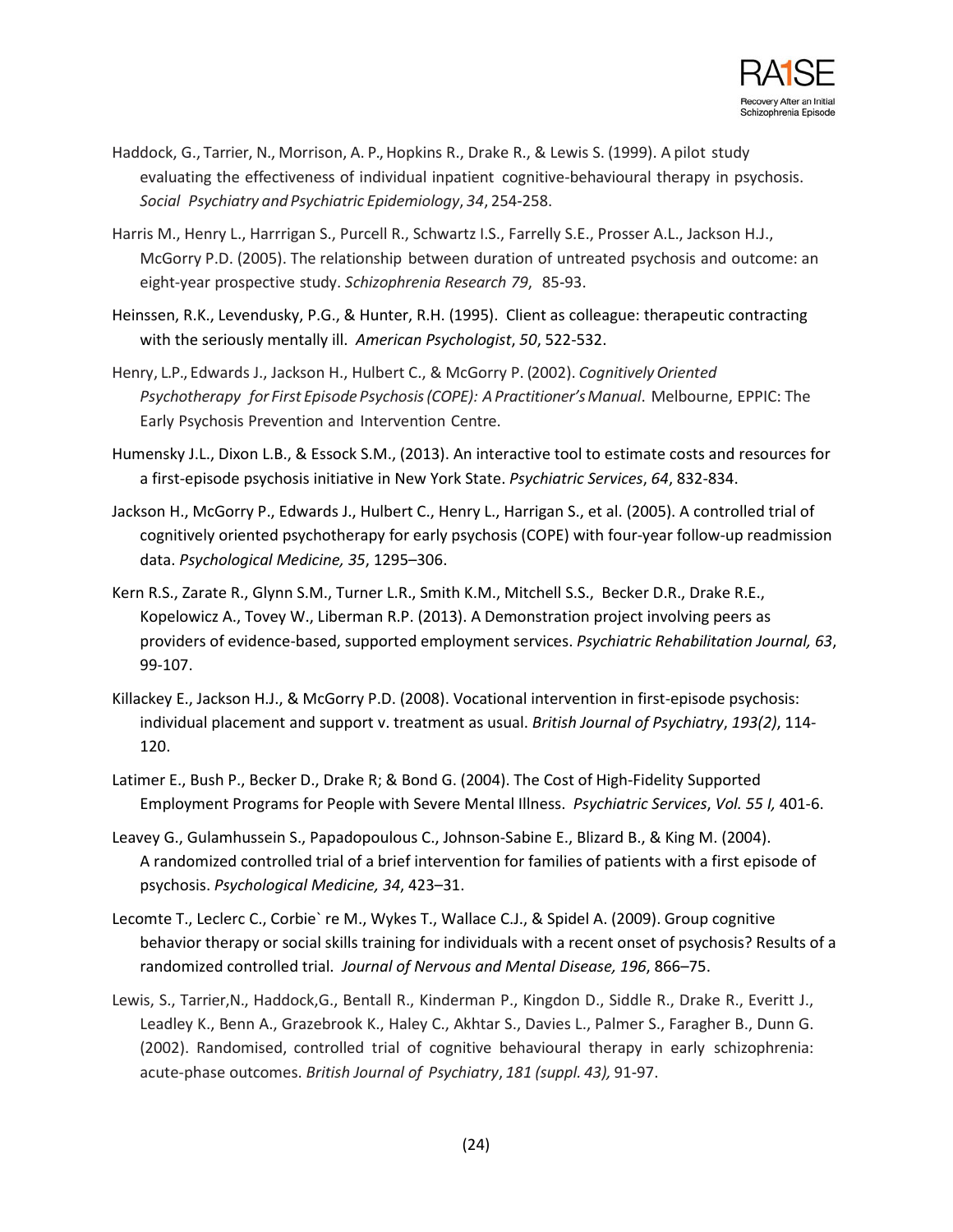

- McGorry, P.D., Edwards J., Mihalopoulos C., Harrigan S.M., & Jackson H.J. (1996). EPPIC: an evolving system of early detection and optimal management. *Schizophrenia Bulletin*, *22 (2),* 305-326.
- McGrath J., Saha S., Chant D., & Welham J. (2008). Schizophrenia: a concise overview of incidence, prevalence, and mortality. *Epidemiologic Reviews*, *30*, 67-76.
- Mihalopoulos C., Harris M., Henry L., Harrigan S., & McGorry P. (2009). Is early intervention in psychosis cost-effective over the long term? *Schizophrenia Bulletin*, *35*, 909-18.
- Norman R., Merchana R., Malla A., Windell D., Harricharan R., & Northcott S. (2011). Symptom and Functional Recovery Outcomes for a 5 year early intervention program for psychosis. *Schizophrenia Research, 129(2-3),* 111-115.
- Nuechterlein K.H., Subotnik K.L., Turner L.R., Ventura J., Becker D.R., & Drake R.E. (2008). Individual placement and support for individuals with recent-onset schizophrenia: integrating supported education and supported employment. *Psychiatric Rehabilitation Journal*, *31 (4),* 340-349.
- Nuechterlein K.H., Subotnik K.L., Ventura J., Turner L.R., Gitlin M.J., Gretchen-Doorly D., Becker D.R., Drake R.E., Wallace C.J., Liberman R.P. (2013). Successful return to work or school after a first episode of schizophrenia: The UCLA RCT of individual placement and support and workplace fundamentals module training. Manuscript submitted for publication.
- Penn D., Waldheter E., Perkins D., Mueser K., & Lieberman J. (2005). Psychosocial treatment for firstepisode psychosis: A research update. *American Journal of Psychiatry*, *162,* 2220–2232.
- Petersen L., Jeppesen P., Thorup A., Abel M.B., Ohlenschlaeger J., Christensen T.O., Krarup G., JØrgensen P., Nordentoft M. (2005). A randomized multicenter trial of integrated versus standard treatment for patients with a first episode of psychotic illness. *British Medical Journal*, *331*, 602-608.
- Robinson, D.G., Woerner M., Delman H., & Kane J. (2005). Pharmacological treatments for first episode schizophrenia. *Schizophrenia Bulletin*, *31(3),* 705-722.
- Sanger, T.M., Lieberman J.A., Tohen M., Grundy S., Beasley C. Jr. & Tollefson G.D. (1999). Olanzapine versus haloperidol treatment in first episode psychosis. *American Journal of Psychiatry*, *156(1),* 79-87.
- Stavely, H., Hughes, F., Pennell, K., McGorry, P.D., & Purcell, R. (2013). *EPPIC Model and Service Implementation Guide*, Orygen Youth Health Research Center, Melbourne, AU.
- Substance Abuse and Mental Health Services Administration. (2009). *Supported Employment: Evaluating Your Program.* DHHS Pub. No. SMA-08-4364, Rockville, MD: Center for Mental Health Services, Substance Abuse and Mental Health Services Administration, U.S. Department of Health and Human Services.
- Uzenoff S., Penn D., Graham K., Saade S., Smith B., & Perkins D. (2012). Evaluation of a multi-element treatment center for early psychosis in the United States. *Social Psychiatry and Psychiatric Epidemiology*, *47(10),* 1607-1615.